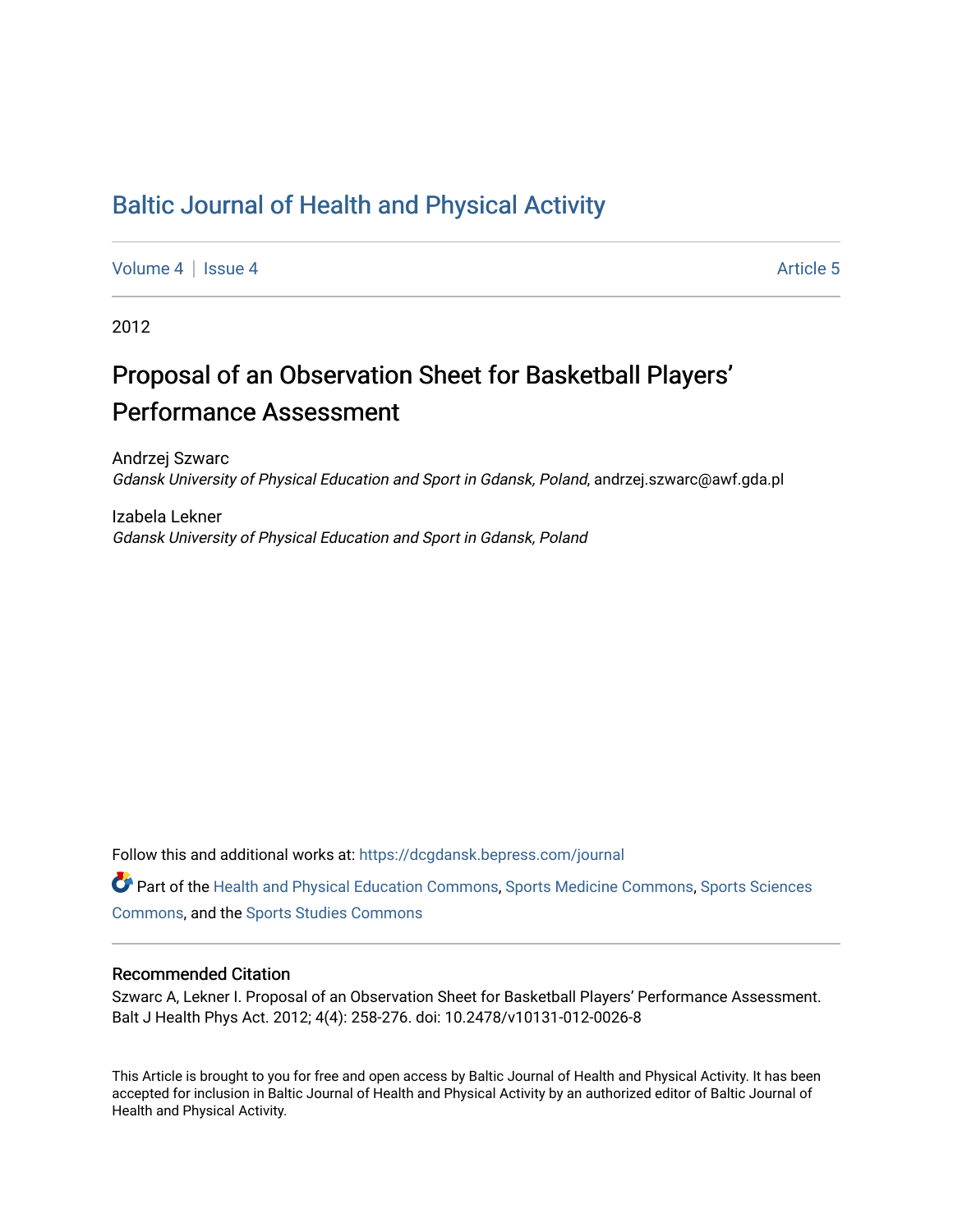VERSITA ORIGINAL ARTICLE

DOI: 10.2478/v10131-012-0026-8

|                                                                                                                                                                         | <b>Proposal of an Observation Sheet for Basketball</b><br><b>Players' Performance Assessment</b>                                                                                                                                                                                                                                                                                                                                                                                                                                                                                                                        |
|-------------------------------------------------------------------------------------------------------------------------------------------------------------------------|-------------------------------------------------------------------------------------------------------------------------------------------------------------------------------------------------------------------------------------------------------------------------------------------------------------------------------------------------------------------------------------------------------------------------------------------------------------------------------------------------------------------------------------------------------------------------------------------------------------------------|
| <b>Authors' Contribution:</b><br>A - Study Design<br>B - Data Collection                                                                                                | Andrzej Szwarc <sup>(A, B, C, D, E, F)</sup> , Izabela Lekner <sup>(A, B, C, D, E, F)</sup>                                                                                                                                                                                                                                                                                                                                                                                                                                                                                                                             |
| C - Statistical Analysis<br>D - Data Interpretation<br>E - Manuscript Preparation<br>F - Literature Search<br>G - Funds Collection                                      | Gdansk University of Physical Education and Sport in Gdansk, Poland                                                                                                                                                                                                                                                                                                                                                                                                                                                                                                                                                     |
|                                                                                                                                                                         | Key words: basketball, observation sheet, validity and reliability, verification                                                                                                                                                                                                                                                                                                                                                                                                                                                                                                                                        |
|                                                                                                                                                                         | <b>Abstract</b>                                                                                                                                                                                                                                                                                                                                                                                                                                                                                                                                                                                                         |
| Background:                                                                                                                                                             | The aim of this study was to develop a research tool used for an assessment of bas-                                                                                                                                                                                                                                                                                                                                                                                                                                                                                                                                     |
| <b>Material/Methods:</b>                                                                                                                                                | ketball players' performance.<br>First, research of the subject literature was made and a preliminary outline of an as-<br>sessment sheet for basketball players was developed. Next, after causing test obser-<br>vation, the final model of the observation sheet was prepared, and its reliability was<br>evaluated. To measure the inter-observer agreement three experts independently<br>viewed the same game, where they had to assess different components of game<br>performance using the newly developed instrument. The inter- and intra-observer<br>agreement was calculated by means of the kappa-values. |
|                                                                                                                                                                         | <b>Results:</b> In their study, the experienced observers exhibited 98% of intra-observer reliability.<br>For inter-observer reliability three inexperienced observers registered relatively low<br>(3%) and high (1%) levels of observational errors.                                                                                                                                                                                                                                                                                                                                                                  |
| Conclusions:                                                                                                                                                            | An observation sheet for basketball players' performance assessment (Basketball<br>Performance Assessment Instrument - BPAI) meets scientific requirements.                                                                                                                                                                                                                                                                                                                                                                                                                                                             |
| Word count: 9076                                                                                                                                                        |                                                                                                                                                                                                                                                                                                                                                                                                                                                                                                                                                                                                                         |
| Tables: 11<br>Figures: 2                                                                                                                                                | Received: September 2012<br>Accepted: November 2012                                                                                                                                                                                                                                                                                                                                                                                                                                                                                                                                                                     |
| References: 34                                                                                                                                                          | Published: December 2012                                                                                                                                                                                                                                                                                                                                                                                                                                                                                                                                                                                                |
| <b>Corresponding author:</b><br>Prof. nadzw. dr hab. Andrzej Szwarc<br>80-336 Gdańsk, Poland, ul. K. Górskiego 1<br>Phone: +4858 554-71-88<br>E-mail: szwarc@awf.gda.pl | Gdansk University of Physical Education and Sport, Chair of Sports Games                                                                                                                                                                                                                                                                                                                                                                                                                                                                                                                                                |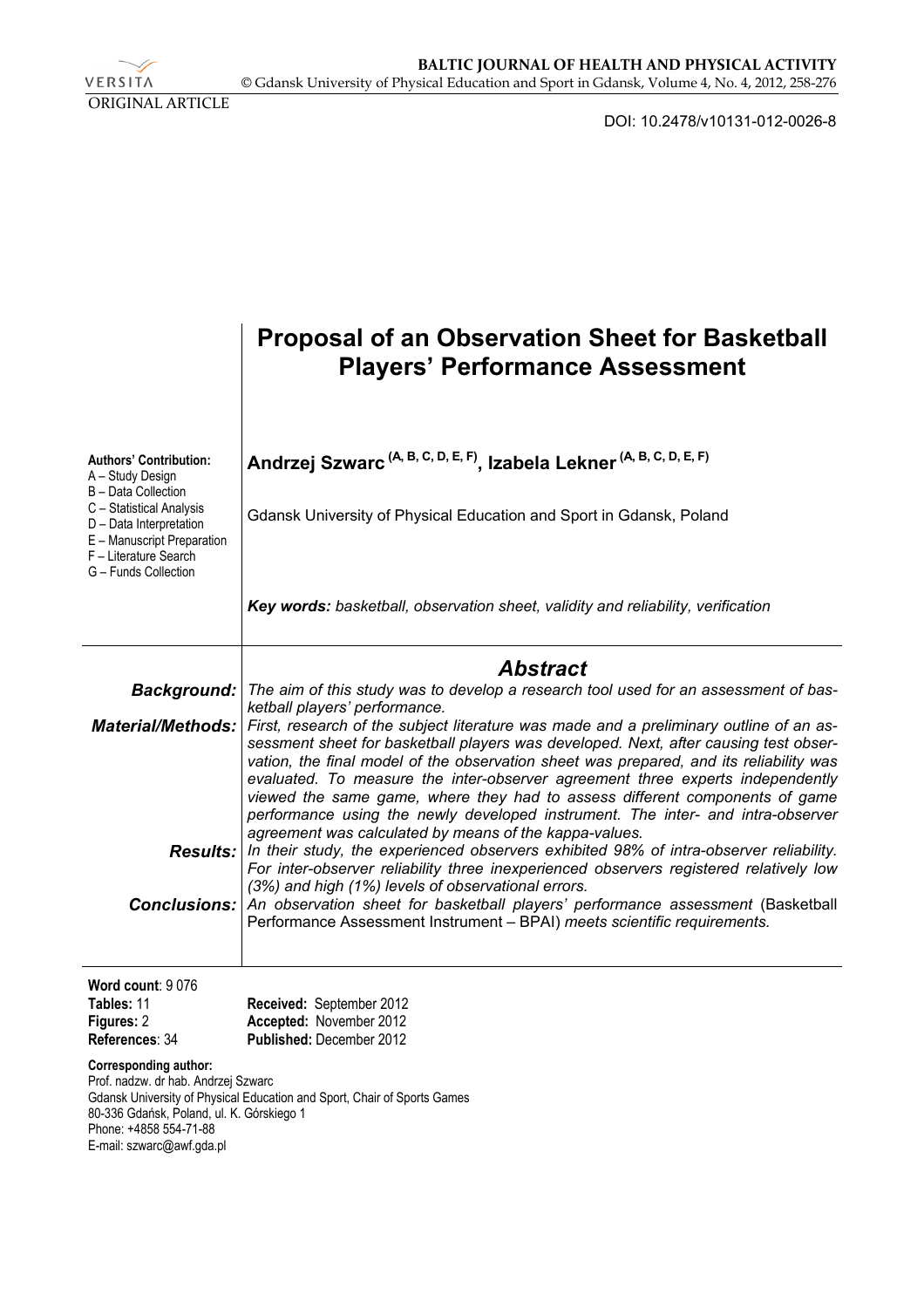#### **Introduction**

A correct assessment of performance of team sports players causes many problems, since one cannot directly interfere in the course of the game and in its participants' behaviors. Thus experiments are impossible, and testing in simulated conditions of the real game proves useless, because competitors' actions in match situations are often diverse from behaviors revealed in conditions of simulated performance. *Ex post facto* procedures, i.e. observations of a real game, are those that remain [1].

Observation of players, as an authoritative way of their performance assessment, must meet the conditions of objectivity, reliability and accuracy. It should be conducted systematically and in conditions of competition with an opponent of a similar sports level, because only then is it possible to draw conclusions concerning the effectiveness of the players' game.

An analysis of competing, based on observation meeting these criteria, constitutes the basis of creating training programs, and more precisely, of giving competitors specific assignments insofar as their knowledge and playing skills. Thus a key to recognizing the players' potential lies in observation of the game, and its systematic conduct is a condition for effective steering of the training.

Activity, effectiveness and reliability of action are the most significant advantages of a player's skillful action. The additional ones are rationality as well as the value and economy of action [2, 3].

Activities whose result is in accordance with the aim of action are regarded as efficient ones. It should be added that not every effective action must be simultaneously efficient. Effectiveness refers to achieving a positive result as such, e.g. we recognize passing a ball as effective when a player was going to pass the ball to one partner, and it, deflected from a defensive player, hit another teammate. The action was inefficient (the intended purpose was not achieved), but it was effective. The relationship between effective and efficient actions and all actions taken by a competitor is considered as a measure of reliability.

On the other hand, activity is understood, in general, as the sum of all actions taken by a player and, in particular, as the ability to take specific actions, e.g. shooting, passing, stealing the ball, etc.

Moreover, secondary fitness criteria are mentioned, i.e. a rationality (compliance of action with the theoretical base - knowledge of rules of the game, one's own, partners', opponents', etc. potential), economy (in relation to sports rivalry in a broader sense) and value (estimating benefits from actions in view of realizing aims of the game).

Observation sheets are a research tool applied during both direct observation and when made from an audio-visual recording. In observation sheets one should register the number and the type of actions appearing in the game (relatively and absolutely dependent on partners' behaviors) and their result in the context of aims accomplished by a player. Thanks to such proceedings, it becomes possible to create models reflecting the efficiency of performance of both the competitor and the team.

Models contribute to rationalizing actions in the game by relating these actions to their cognitively objectified models in order to increase the efficiency of action in the game by copying the performance of actions recognized as efficient and to economize players' actions by limiting the use of inefficient actions [2].

Action in a game "is a series of conscious behaviors of a player consisting in the choice of aims and ways of their realization suitable for the situation. Aims of the game, understood as tasks assigned to the competitor, are part of the collectively accomplished team purpose" [4, p. 19]. In a basketball game the following tasks are distinguished aims of the game pursued by competitors in a situation of ball possession [2]:

- for a player with the ball: score points, create a situation to score them for yourself or for the partner, gain the play field with the ball, keep the ball in the game;
- for a player without the ball: enable the partner with the ball to cooperate, facilitate partners' actions.

In a situation of ball possession by the opposing team, there are following tasks:

for the player acting against the competitor with the ball: take away the ball, stop moving the ball by an opponent, disturb the rival in moving the ball;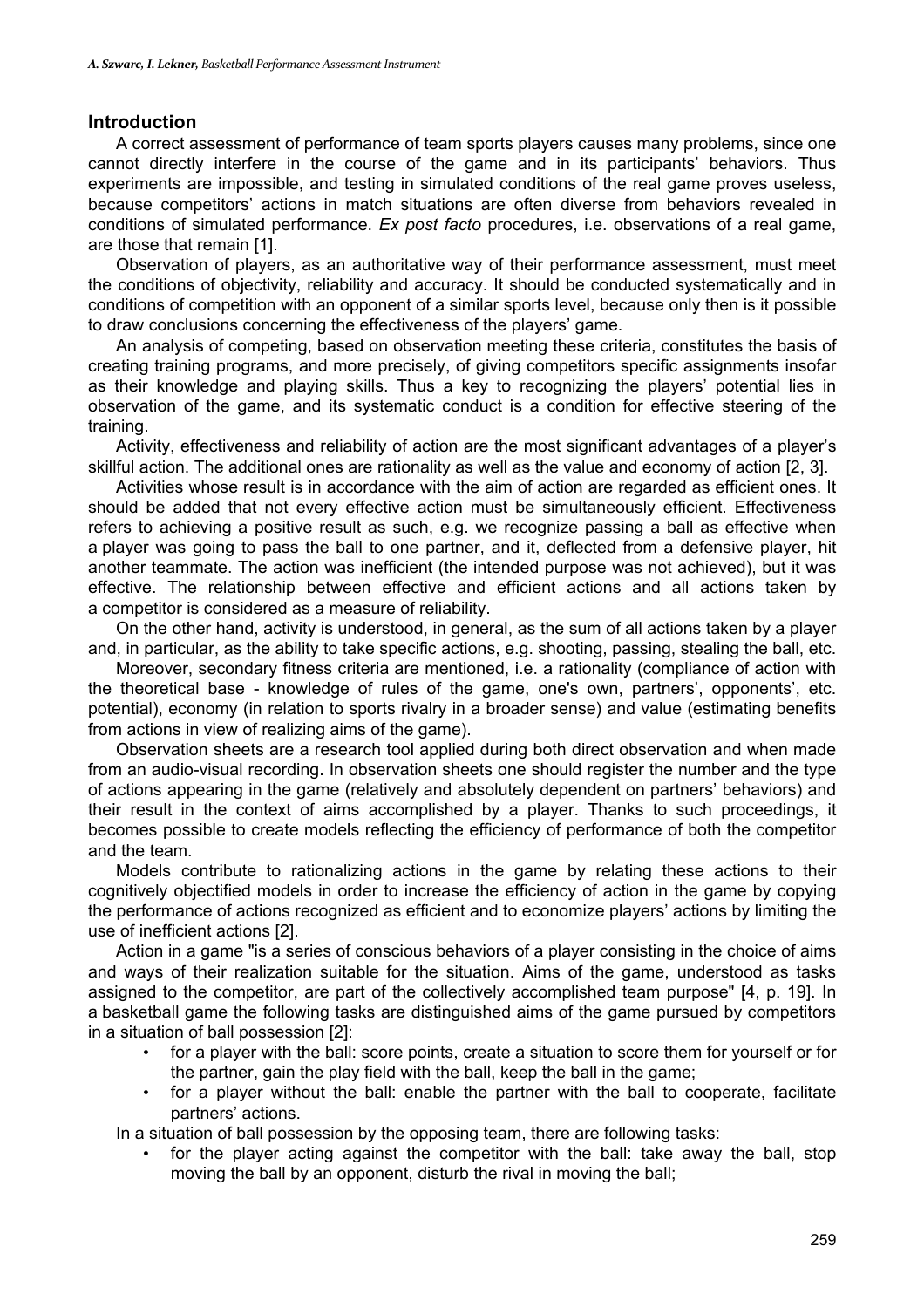for the player acting against a competitor without the ball: prevent cooperation with the partner with the ball, disturb actions of a rival without the ball.

For over 50 years there have been attempts to develop an authoritative method of assessment of basketball players' game. Many autors dealt with this issue both in Poland [5-21] and in other countries [22-33]. Due to the development of the discipline and changes in rules of the game, many of these ways of assessment of the players' game have been modified and improved, but they are all linked by authors' aspiration to present an overall evaluation of the sports fight in the form of mathematical formulas.

Considering the fact that "players' cooperation in view of aims of a sports fight, and their game efficiency depends on the level of organizing the team's action" [2, p. 47] is a basic feature of a team game, then an assessment of the game by means of even most excellent models does not seem accurate. Moreover, the ways of assessment proposed by researchers focus on quantifying actions without taking into account their efficiency in the aspect of accomplished purposes of the game.

Hence the aim of this study was to develop a research tool used for an assessment of basketball players' performance on the basis of praxeological theoretical interpretation, taking into account estimating the player's efficiency from the point of view of accomplished aims of the game and situational determinants of competition.

#### **Methods**

#### *The Methodology of Constructing an Observation Sheet*

The study was conducted in a few stages. In the first one, a research tool was chosen and validated. First, research of the subject literature was made, and then, using also one's own player's and coaching experience, a preliminary outline of an assessment sheet for basketball players was developed (observation sheets created by Szwarc [3] for the needs of football were modified, and the praxeological structure of a model of a sports game, drawn up by Panfil [2], was used).

Next, observation of the game of Greek basketball players in the match for the third place with the representation of Slovenia during the European Championships in 2009 was made. An audiovisual recording of the game was followed by means of the "freeze-frame" function; details about individual competitors' performance were recorded on the created observation sheet. Activity, efficiency and reliability of particular offensive and defensive actions aiming at realization of purposes of the game were assessed. In offence, the efficiency of actions aimed at scoring points, creating a situation to score them, preparing a situation to score points (positioning the game) and gaining the play field with the ball were estimated, whereas in defense the efficiency of counteracting against: scoring points, creating situations to score them, preparing situations to score points (positioning the game) and gaining the play field with reference to the assigned aims of the game, places of action and the passing time of the game.

In the next stage of the study, after implementing necessary corrections, the final model of the observation sheet was prepared, and evaluation of reliability and accuracy of so formulated a research tool began.

In order to evaluate reliability, an analysis of the efficiency of action of basketball players from the Lithuanian national team in the match for the third place against Serbia during the 2010 World Championships was carried out twice (with an interval of one month, in identical conditions and by the same observer). The percentage of accurate readings concerning the activity of all offensive actions altogether amounted to 98%, in the case of defensive ones to 98.2%, whereas of all actions performed effectively: 98.87% and 98.5%, respectively. Detailed results concerning the evaluation of reliability of particular offensive and defensive actions are presented in Tables 1 and 2.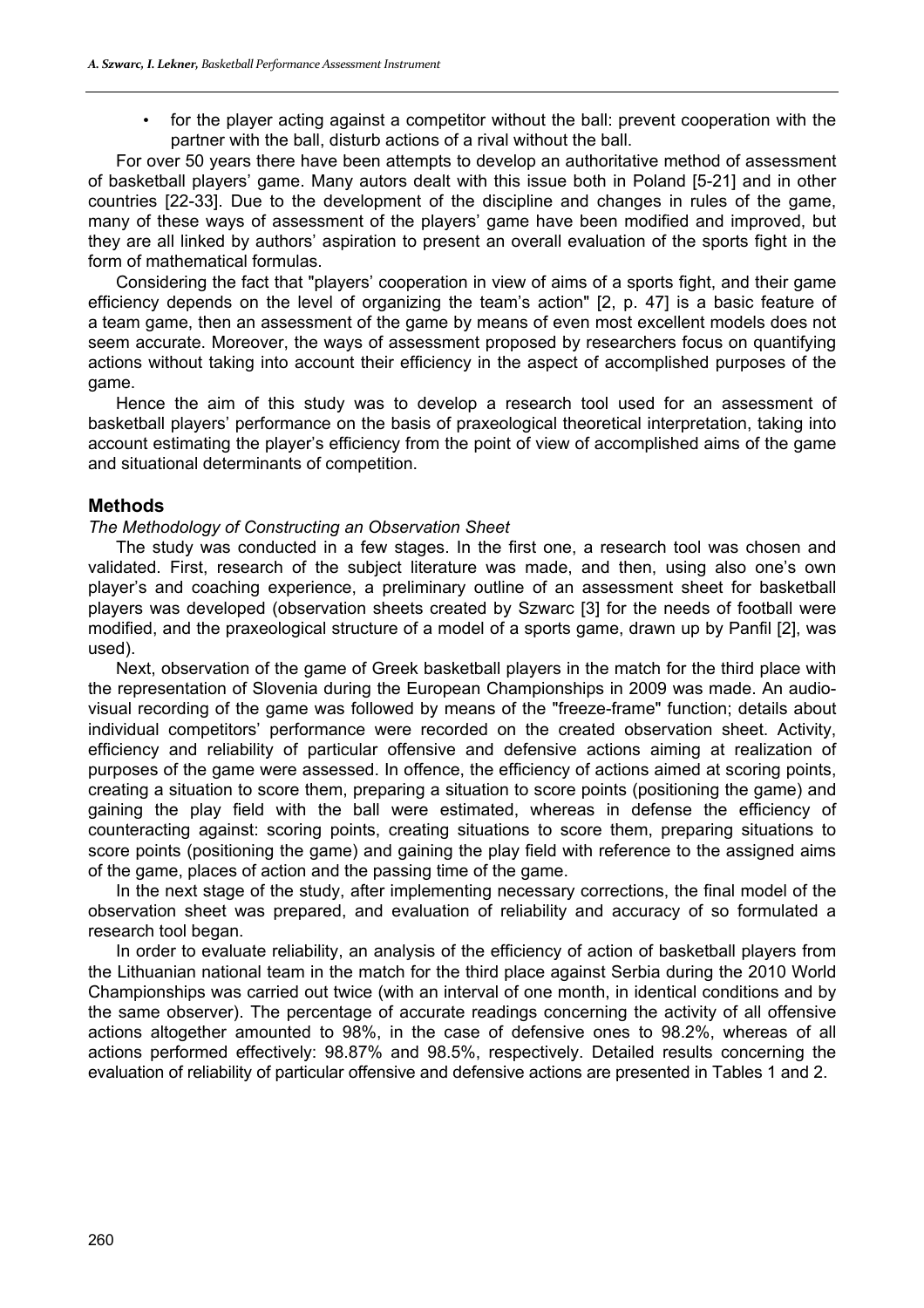| <b>OFFENSIVE ACTIONS</b>                      |                                 |        |                       | I vs II |   |
|-----------------------------------------------|---------------------------------|--------|-----------------------|---------|---|
|                                               | Term I                          | A<br>E | 71<br>69              | 97.26%  | A |
| Actions gaining the play field with a ball    | Term II                         | A<br>E | 73<br>71              | 97.18%  | E |
|                                               | Term I                          | A<br>E | 113<br>107            | 97.34%  | A |
| Actions preparing a situation to score points | Term II                         | A<br>E | 110<br>104            | 97.19%  | E |
|                                               | Term I                          | А<br>E | 71<br>65              | 97.18%  | A |
| Actions creating a situation to score points  | Term II                         | A<br>E | 69<br>63              | 96.92%  | E |
|                                               | 57<br>А<br>Term I<br>E<br>26    |        |                       |         | A |
| Actions scoring points                        | Term II                         | A<br>Ē | 55<br>$\overline{26}$ | 100%    | E |
|                                               | Term I                          | Α<br>E | 312<br>267            | 98%     | A |
| Total offensive actions                       | 307<br>A<br>Term II<br>264<br>E |        | 98.87%                | E       |   |

Tab. 1. Results of the evaluation of reliability of offensive actions

 *A- activity, E – effectiveness* 

| Tab. 2. Results of the evaluation of reliability of defensive actions |
|-----------------------------------------------------------------------|
|-----------------------------------------------------------------------|

| <b>DEFENSIVE ACTIONS</b>                               |         |   |     | I vs II |   |
|--------------------------------------------------------|---------|---|-----|---------|---|
|                                                        | Term I  | Α | 12  | 100%    | A |
| Actions against gaining the play field with the ball   |         | E | 12  |         |   |
|                                                        | Term II | A | 12  | 100%    | E |
|                                                        |         | E | 12  |         |   |
|                                                        | Term I  | Α | 77  | 97.46%  | A |
| Actions against preparing a situations to score points |         | E | 65  |         |   |
|                                                        | Term II | A | 79  | 97.01%  | E |
|                                                        |         | E | 67  |         |   |
|                                                        | Term I  | Α | 69  | 97.18%  | A |
| Actions against creating a situations to score points  |         | E | 14  |         |   |
|                                                        | Term II | A | 71  | 100%    | Е |
|                                                        |         | Ē | 14  |         |   |
|                                                        | Term I  | Α | 61  | 96.82%  | A |
| Actions against scoring points                         |         | E | 40  |         |   |
|                                                        | Term II | A | 63  | 97.56%  | E |
|                                                        |         | E | 41  |         |   |
|                                                        | Term I  | A | 219 | 98.2%   | A |
| Total defensive actions                                |         | E | 223 |         |   |
|                                                        | Term II | A | 132 | 98.5%   | E |
|                                                        |         | E | 134 |         |   |

*A- activity, E – effectiveness* 

To evaluate the accuracy of the studied tool, a method of independent judge-experts was used. Three coaches of the first basketball class were asked to make independently of one another an assessment of Lithuanian players' actions in the match against Serbia during the 2010 World Championships. Before the study, judge-experts were instructed, the defined actions were explained to them, and situations of the game in which they appear were discussed.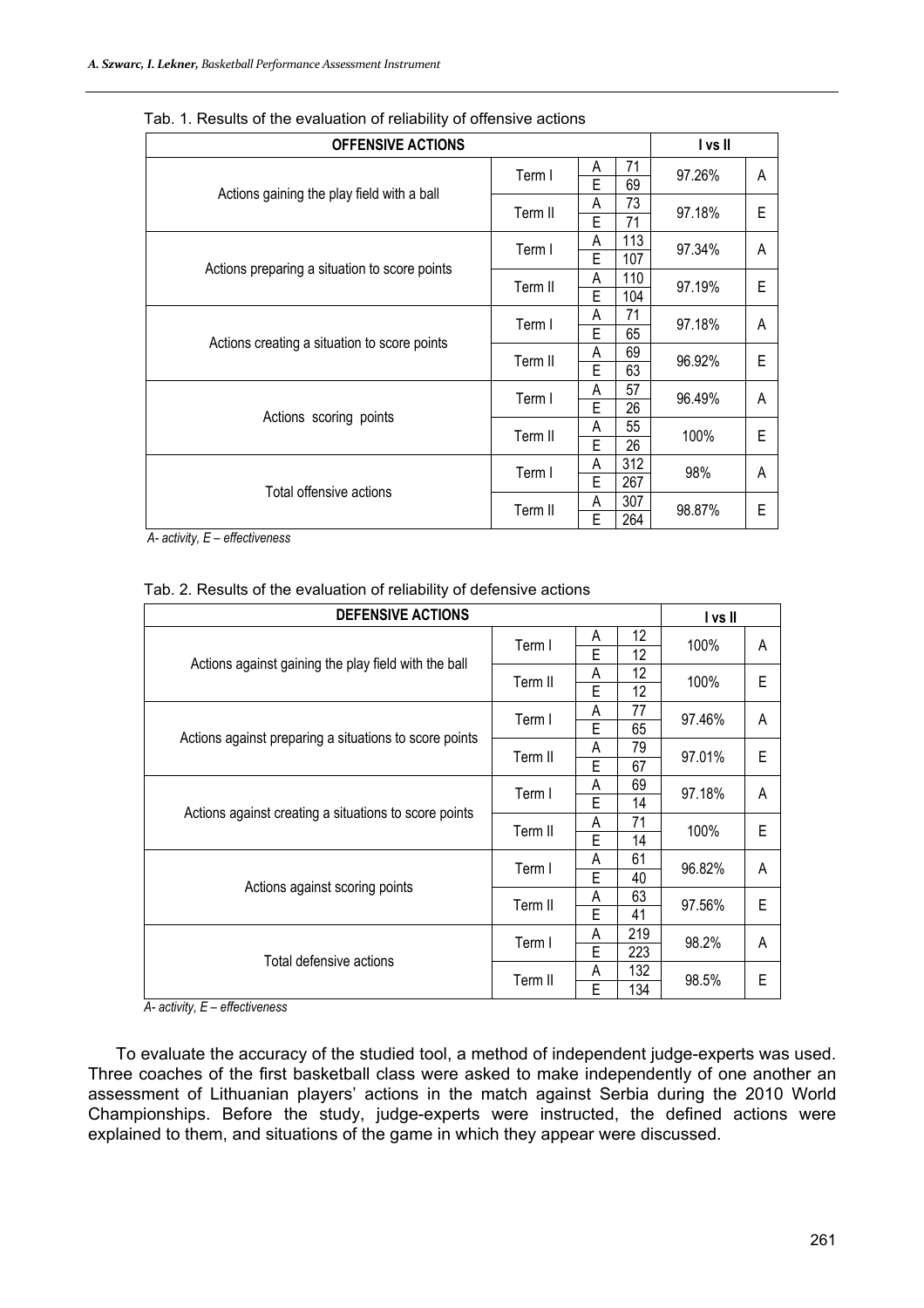The conformity of assessing the activity of all offensive and defensive actions detailed in the observation sheet by particular experts amounted to: experts 1vs2 – 97.57%, 1vs3 – 98.67%, 2vs3 – 98.87%, whereas of all effective actions: 97.02%, 98.24% and 98.75%, respectively (Table 3).

| <b>TYPES OF ACTIONS</b>         | <b>EXPERTS</b> |   |     | l vs II | I vs III | II vs III |   |
|---------------------------------|----------------|---|-----|---------|----------|-----------|---|
|                                 | Expert I       | A | 303 |         |          |           |   |
|                                 |                | E | 260 | 97.42%  | 98.69%   | 98.71%    | Α |
| Offensive actions               | Expert II      | Α | 311 |         |          |           |   |
|                                 |                | E | 268 |         |          |           |   |
|                                 | Expert III     | A | 307 | 97.01%  | 98.11%   | 98.88%    | E |
|                                 |                | E | 265 |         |          |           |   |
|                                 | Expert I       | Α | 219 |         |          |           |   |
|                                 |                | E | 131 | 97.76%  | 98.64%   | 99.10%    | Α |
| Defensive actions               | Expert II      | Α | 224 |         |          |           |   |
|                                 |                | E | 135 |         |          |           |   |
|                                 | Expert III     | Α | 222 | 97.03%  | 98.49%   | 98.51%    | E |
|                                 |                | E | 133 |         |          |           |   |
|                                 | Expert I       | Α | 522 |         |          |           |   |
|                                 |                | E | 391 | 97.57%  | 98.67%   | 98.87%    | Α |
| Offensive and defensive actions | Expert II      | Α | 535 |         |          |           |   |
|                                 |                | E | 403 |         |          |           |   |
|                                 | Expert III     | Α | 529 | 97.02%  | 98.24%   | 98.75%    | E |
|                                 |                | E | 398 |         |          |           |   |

Tab. 3. Expert assessment of offensive and defensive actions

*A- activity, E – effectiveness* 

#### *Description of the Observation Sheet for Basketball Players' Performance Assessment*

The observation sheet was constructed in such a way that it considers aims of the game, ways and types of action of competitors playing on particular positions as well as the time, place and result of taken actions. Activities (frequency of actions) and their result (efficiency of actions) in a specific period of the match (quarter) is recorded on the sheet. On this basis a reliability of action is calculated, which is a quotient of efficient and effective actions for all actions of a given type (efficient, inefficient and counter-efficient).

Basketball players on particular offensive positions take actions aiming at: scoring points, creating situations to score them, preparing situations to score points (so-called actions positioning the game – gaining the play field with the ball and keeping the ball), gaining the play field with the ball (taking the ball into the frontcourt). In defense these are actions against: scoring points, creating situations to score them, preparing situations to score points (gaining the play field with the ball and keeping the ball), gaining the play field with the ball (counteracting against taking the ball to the frontcourt). These aims are attained in a way relatively (individual action) or absolutely (cooperation) dependent on partners' actions. In the proposed observations sheets such a distinction is highlighted (Tables 4-11).

The following actions defined by Szwarc [3], which are relatively dependent on partners' actions performed in a 1x1 game situation, have been modified for the purposes of basketball:

a) **gaining the play field with the ball** – action of a player with the ball against a rival being within the so-called reach of play (the opponent is directly opposite a player with the ball one or two steps away – [34]), as a result of which the competitor moves with the ball towards the opponents' basket from the backcourt to the frontcourt;

b) **preparing a situation to score points** (so-called positioning the game) – action of a player with the ball in the frontcourt against a rival within reach of play as a result of which the competitor gains the play field and/or keeps the ball in order to enable creating situations to score a point or passing the ball to enable a partner to create a situation to score a point;

c) **creating a situation to score points** – action of a player with the ball against a rival within reach of play as a result of which the competitor gains a possibility of shooting;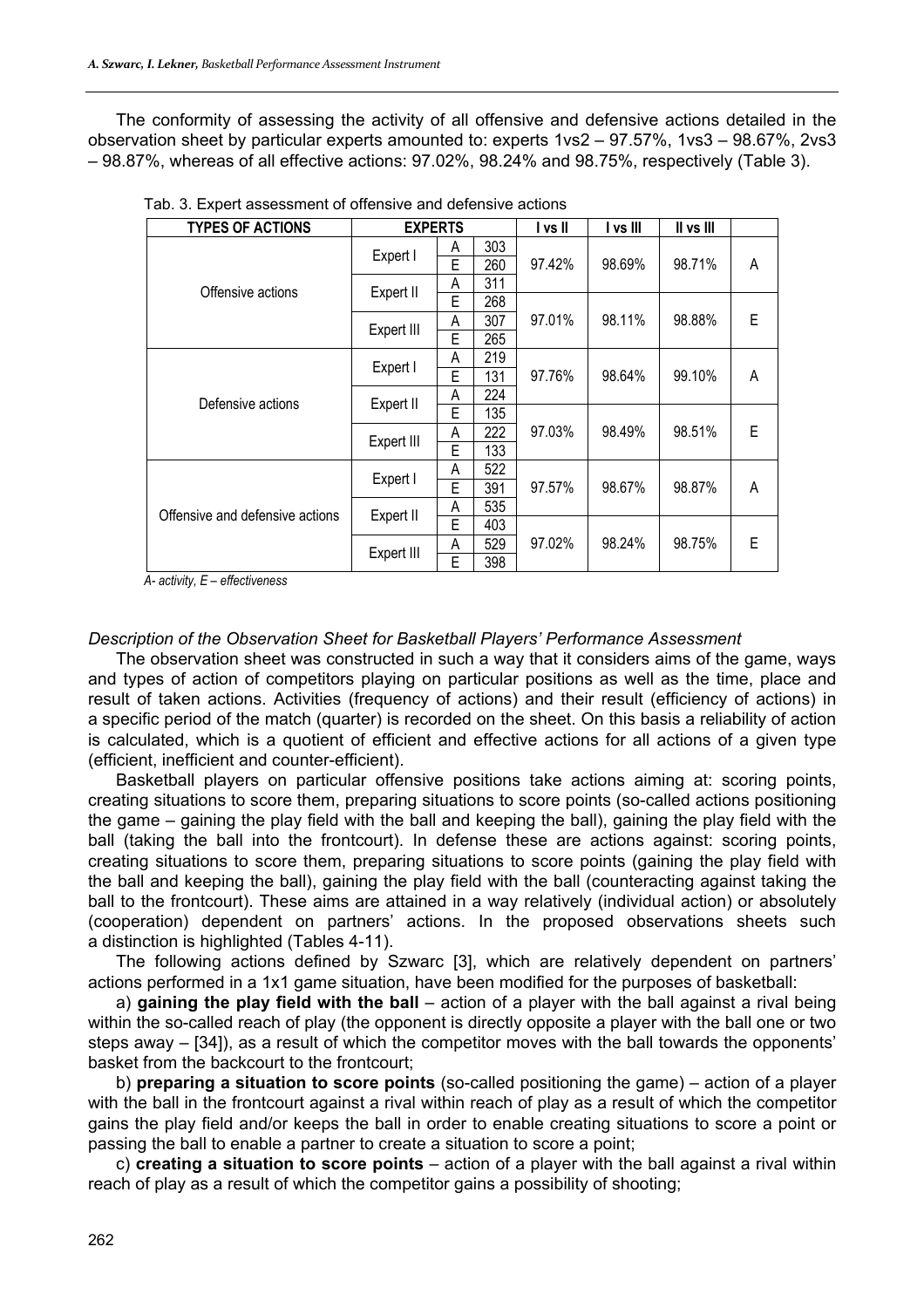d) **scoring points** – action of a player with the ball against a rival within reach of play whose aim is to shoot or to gain temporary freedom to do it;

e) **counteracting against gaining the play field with the ball** – action of a player without the ball within reach of play of a rival with the ball (aspiring to gain the play field) as a result of which the competitor gains control of the ball and proceeds to offensive actions (stealing from the dribbler, talking away the ball, ball possession gained, forcing an offensive foul (charge), forcing an opponent's violation), stops an opponent's action (putting the ball, holding the ball) or hinders the ball moving (pushing the dribbler towards sidelines);

f) **counteracting against preparing a situation to score points** (positioning the game) – action of a player without the ball, being within reach of play of a rival with the ball (gaining play fields and/or keeping the ball to gain an opportunity to create situations to score a point), as a result of which the competitor gains control of the ball and proceeds to offensive actions, stops an opponent's action or hinders the ball moving (counteracting actions of an opponent with the ball: with the back towards the basket and who is facing the basket, rebound after an opponents' shot);

g) **counteracting against creating situations to score points** – action of a player without the ball, being within reach of play of a rival with the ball (aspiring to create a situation to score points) as a result of which the competitor gains control of the ball and proceeds to offensive actions, stops an opponent's action or hinders the ball moving (counteracting actions of an opponent with the ball: who is facing the basket and with the back towards the basket, rebound after an opponents' shot);

h) **counteracting against scoring points** – action of a player without the ball, being within reach of play of a rival with the ball (aspiring to score points), as a result of which the competitor gains possession of the ball and proceeds to offensive actions (gaining control of the ball after blocking the shot, forcing an opponent's violation), stops an opponent's action (putting the ball outof-bounds after a block) or by aggressive on ball coverage forces the rival to throw from an inconvenient position (forcing an ineffective shot).

In particular, actions relatively dependent on partners' behaviors which enable a competitor to achieve offensive aims of the game comprise the following individual actions with a ball:

1) Actions gaining the play field with a ball:

- a) dribbling the ball in order to move from the backcourt to the frontcourt by a player with the ball (with or without the opponent) with a use of: fakes before and while dribbling, pivots with the ball to change the direction of dribbling and to pass an opponent, changes in the pace of dribbling.
- 2) Actions preparing a situation to score points and creating a situation to score them:
	- a) offensive actions with the ball while facing the basket they consist in moving of a player with the ball in the frontcourt towards the basket with or without an opponent in order to score points or to prepare situations to score them with a use of manners of action indicated in point *1a*,
	- b) offensive actions with the ball with the back towards the basket they consist in moving of a player with the ball who is positioned with the back towards the basket in the direction of the basket with or without an opponent in order to score points or to prepare situations to score them with a use of manners of action indicated in point *1a*,
	- c) rebound after a shot for a field goal, after a free throw, after an unsuccessful tap it consists in gaining control of the ball by an offensive player after an unsuccessful shot at the basket (one's own or partner's one).
- 3) Actions scoring points:
	- a) jumpshot (from a place, after moving into position, after dribbling),
	- b) running shot (after a pass, after dribbling),
	- c) back-up shot preceded by fakes and pivots,
- d) tap hitting or pushing the ball with a hand (hands) into the opponents' basket.

Individual actions relatively dependent on partners' behaviors which enable a competitor to achieve defensive aims of the game comprise the following individual counteractions:

1) Counteracting against gaining the play field with a ball: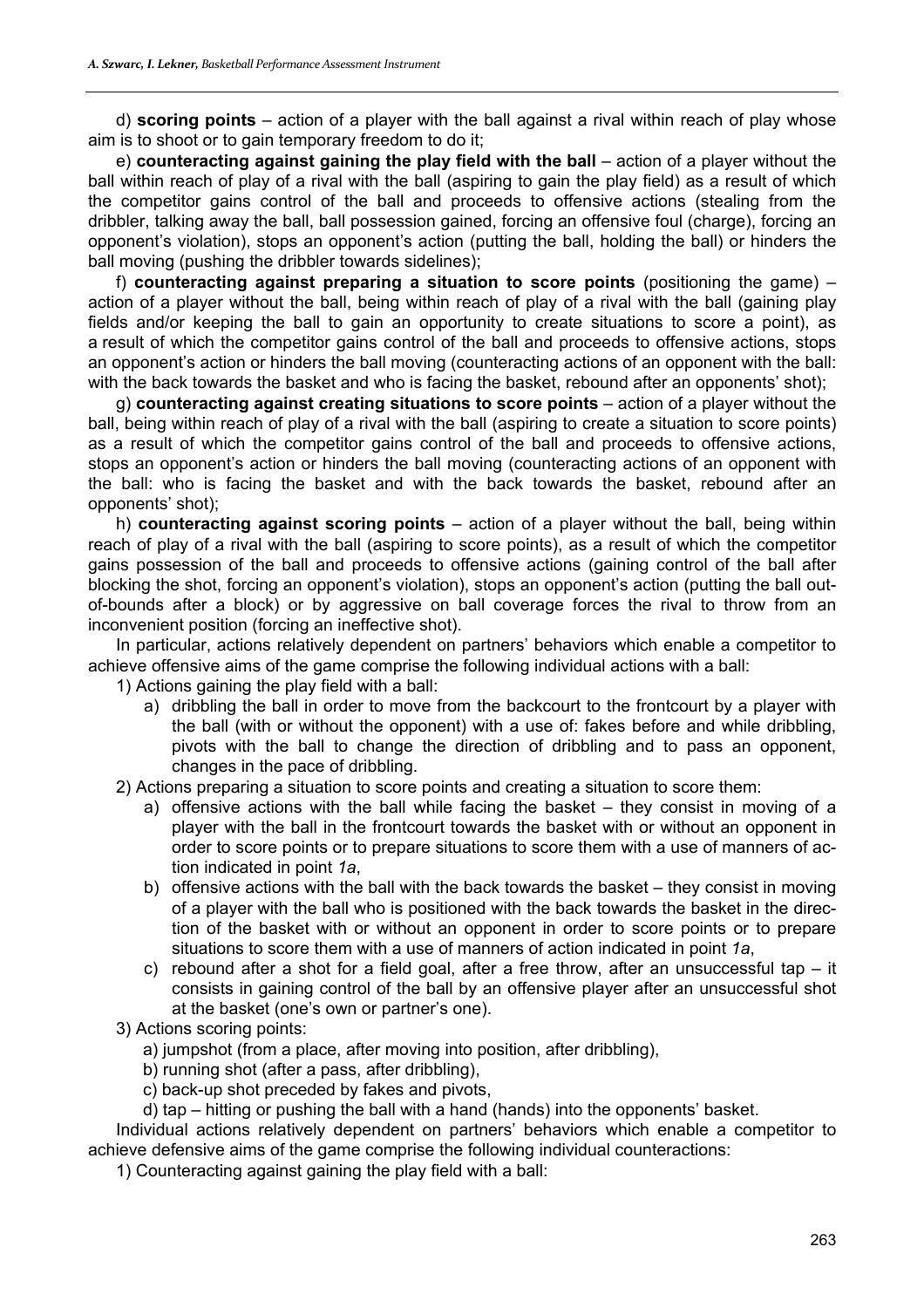a) winning the ball:

- gaining control of the ball (stealing from the dribbler, taking away the ball, ball possession gained),
- taking a legal guarding position in an offensive player's way forcing an offensive foul (charge) [34]),
- forcing an opponent's violation (travelling, double dribble, carrying the ball, crossing the line, 5 or 8 seconds) [34],
- b) interrupting action:
- putting the ball out-of-bounds,
- holding the ball takes place when one player (or more) from each of the opposed teams holds hands on the ball in such a way that none of them can gain its control [34],
- c) hindering the ball movement:
- pushing the dribbler towards sidelines a defensive player takes a legal guarding position, next moves in order to guard his opponent pushing him to the sideline of the court within rules of the game (he is not allowed to extend arms, protrude shoulders, hips or legs in order to prevent the dribbler from passing him).

2) Counteracting the preparation of a situation to score points or creating a situation to score them:

- a) counteracting actions of an opponent with the ball who is facing the basket a defensive player takes a legal guarding position, next moves along with a player with the ball to gain control of the ball, tap it or hinder its movement – defense on the dribbler [34],
- b) counteracting actions of an opponent with the ball with the back towards the basket a defensive player takes a legal guarding position, next moves along with a player with the ball positioned with the back towards the basket within the restricted area or on its borderline to gain control of the ball, tap it or hinder its movement – defense on the dribbler [34],
- c) rebound after a shot for a field goal, after a free throw, after an opponent's unsuccessful tap (gaining control of the ball after an unsuccessful shot at the basket with or without screening the opponent).
- 3) Counteracting against scoring points:
	- a) winning the ball gaining control of the ball after blocking the shot, forcing the shooter's violation (travelling, 5 or 24 seconds);
	- b) interrupting action putting the ball out-of-bounds after a block,
	- c) forcing an ineffective shot (aggressive guarding of the shooter) a defensive player takes a legal guarding position, disturbs the opponent in a shot at the basket, among others, by raising arms above the head, vertical jumps, and in consequence forces the opponent to shoot from an inconvenient position.

The following actions performed in conditions of cooperation and absolutely dependent on partners' behaviors have been defined:

- a) **gaining the play field with the ball** passing the ball among offensive players to possess it in a situation of counteracting or discontinuing this action by an opponent/opponents (playing the ball with passes with or without dribbling) as a result of which the ball is transferred from the backcourt to the frontcourt;
- b) **preparing a situation to score points (positioning the game)** cooperation between two offensive players (offensive actions: without the ball and without screens, with the ball while facing the basket and passing the ball, with the ball with the back to the basket and passing the ball, two-on-two (2x2) with the pick and roll) or between three or more offensive players (offensive actions without the ball with screens, playing the ball with passes) in a situation of counteracting or discontinuing this action by an opponent/opponents, as a result of which, by gaining the play field and/or possessing the ball (positioning of the game), competitors aspire to create a situation to score points or to pass the ball to enable a partner to create a situation to score a point;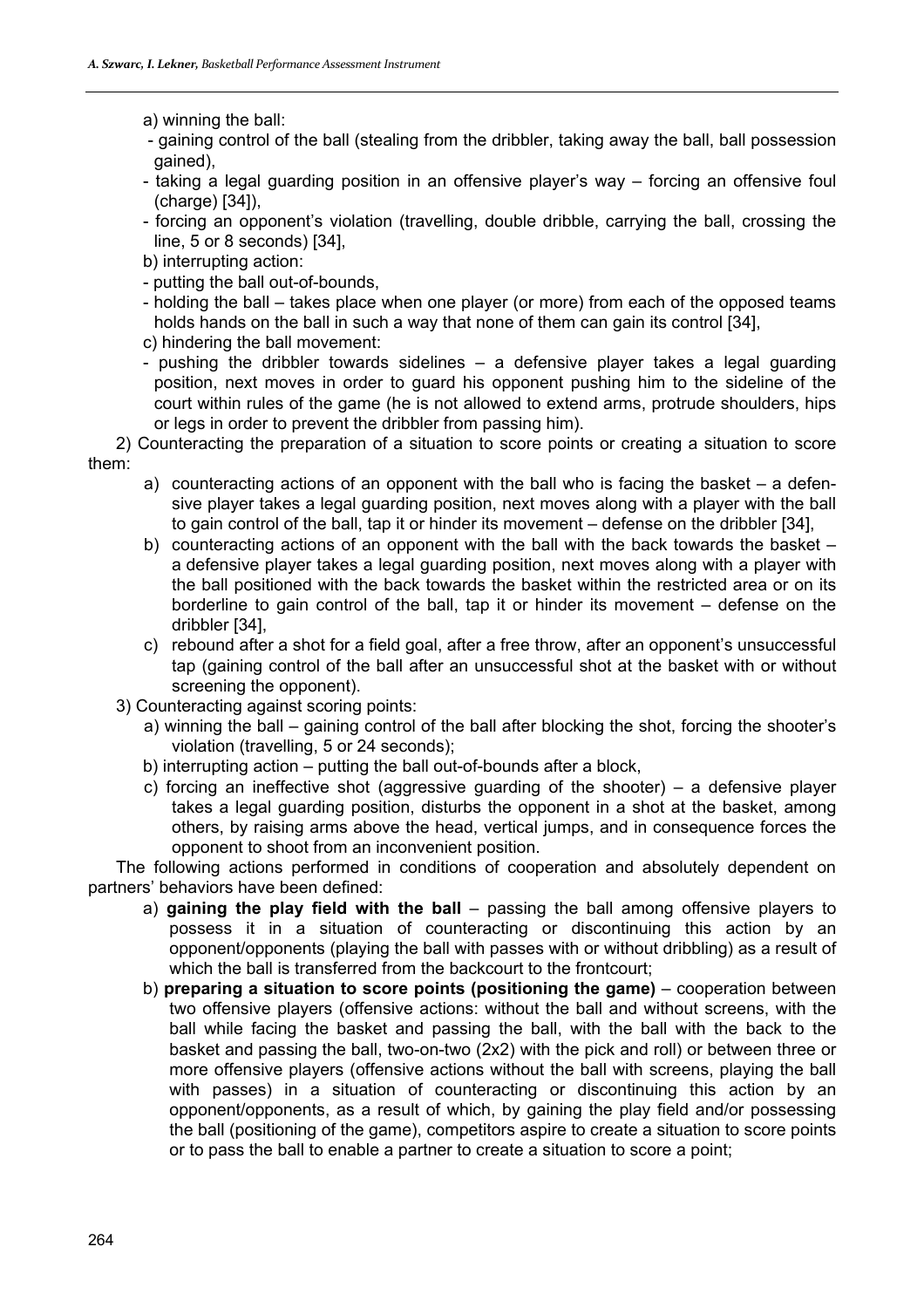- c) **creating a situation to score points** cooperation between two offensive players (offensive actions: without the ball and without screens, with the ball while facing the basket and passing the ball, with the ball with the back to the basket and passing the ball, two-on-two (2x2) with the pick and roll) or between three or more offensive players (offensive actions without the ball with screens, playing the ball with passes) in a situation of an opponent's counteracting or in a situation when the opponent is not within reach of play, as a result of which the competitor gains a possibility to shoot;
- d) **counteracting against gaining the play field with the ball** actions of players without the ball, being within reach of play of the rival with the ball (trying to gain the play field), as a result of which competitors prevent the opponent from effective gaining the play field (doubling) or hinder transferring of the ball from the frontcourt to the backcourt (switching defense, "help and recover");
- e) **counteracting against preparing a situation to score points (positioning the game)**  – cooperation between two players without the ball (cooperation of two players against an offensive opponent: playing without the ball and without screens, with the ball playing with the face and the back to the basket and passing the ball to a partner, cooperation in a two-on-two situation (2x2) with the pick and roll) or between three or more players without the ball (cooperation of three players against an opponent playing without the ball and with a screen, cooperation of three or more players against playing the ball with passes) being within reach of play of the rival with the ball (trying to create a situation to score a point by positioning the game), as a result of which competitors make it impossible to pass the ball to the competitor who can create a situation to score points or who can pass the ball thus enabling a partner to create a situation to score a point;
- f) **counteracting against creating situations to score points** cooperation between two players without the ball (cooperation of two players against an offensive opponent: playing without the ball and without screens, with the ball playing with the face and the back to the basket and passing the ball to a partner, cooperation in a two-on-two situation (2x2) with the pick and roll) or between three or more players without the ball (cooperation of three players against an opponent playing without the ball and with a screen, cooperation of three or more players against playing the ball with passes) being within reach of play of the rival with the ball (trying to create a situation to score a point), as a result of which competitors make it impossible to pass the ball to the competitor who is in a situation that makes it possible to score a point;
- g) **counteracting against scoring points** cooperation of players without the ball, being within reach of play of the rival with the ball (trying to score points), as a result of which competitors make it impossible for the opponent to shoot effectively (doubling, tripling).

In cooperation the following actions absolutely dependent on partners' behaviors (with and without the ball) have been indicated:

- 1) Actions gaining the play field with the ball:
	- a) playing the ball with passes with or without dribbling passing the ball among offensive players without dribbling or passing combined with dribbling in order to transfer the ball from the backcourt to the frontcourt.
- 2) Actions preparing a situation to score points and creating a situation to score them:
	- a) offensive actions without the ball and without screens they consist in a competitor's getting free from a defensive player through maneuvers of spiking, running around, walking away and moving into position in order to receive the ball; as a result, the competitor gains a possibility of shooting or passing the ball to a partner enabling him to shoot (creating a situation) or to further position the game (preparing a situation),
	- b) offensive actions without the ball with screens they consist in a competitor's getting free from a defensive player thanks to screening a partner/partners, moving into position and receiving the ball from a partner; as a result, the competitor gains a possibility of shooting or passing the ball to a partner enabling him to shoot (creating a situation) or to further position offensive game (preparing a situation),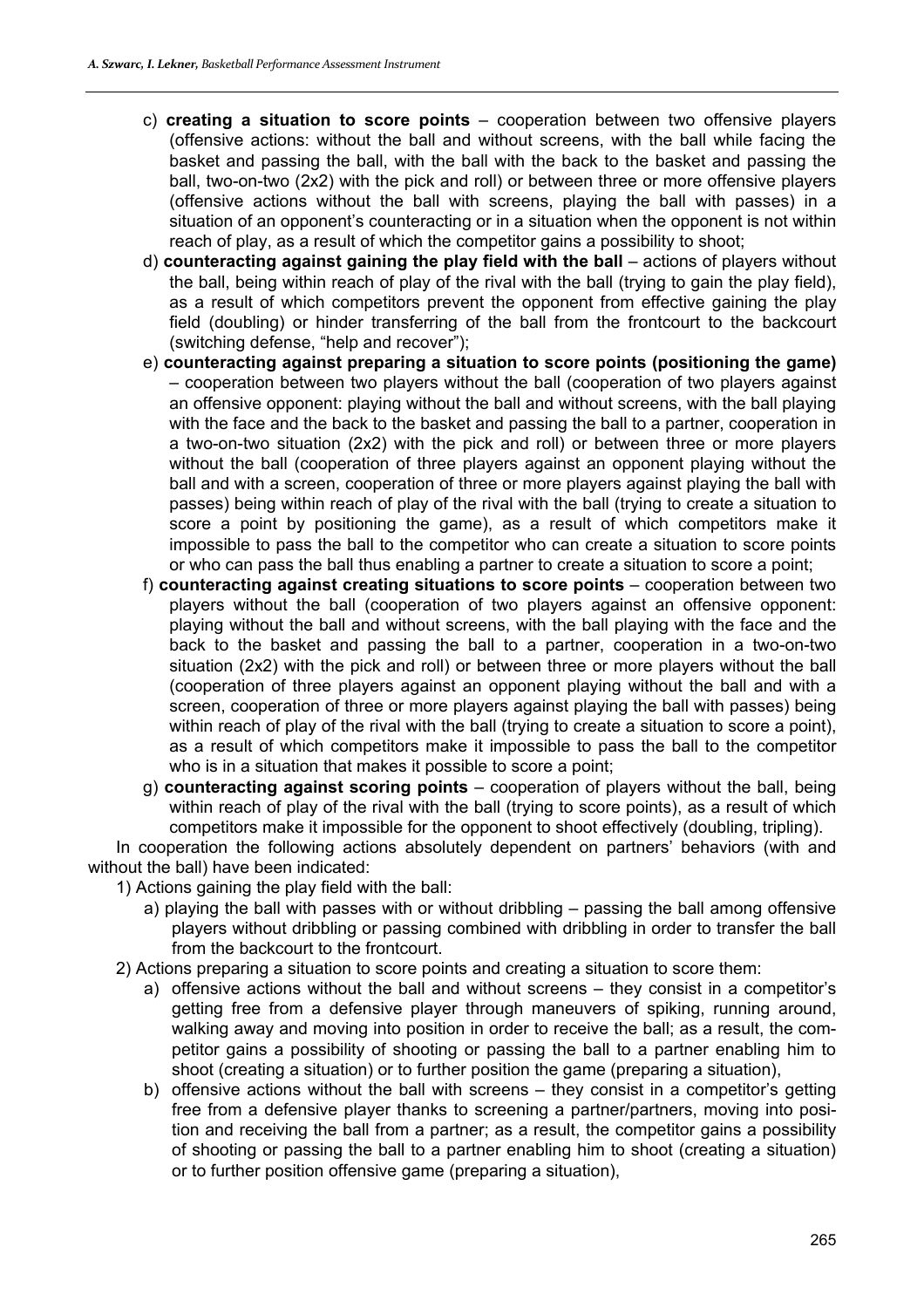- c) offensive actions with the ball while facing the basket and passing the ball they consist in moving of the competitor with the ball in the frontcourt towards the basket (the restricted area) and, in a situation of an opponent's counteracting (after "drawing a defensive player on oneself"), passing to a free partner so that he scores points (creating a situation) or prepares a situation to score them,
- d) offensive actions with the ball with the back to the basket and passing the ball they consist moving of a player with the ball positioned with his back to the basket within the restricted area or on its borderline and, in a situation of an opponent's counteracting (after "drawing a defensive player on oneself"), passing to a partner so that he scores points (creating a situation) or prepares a situation to score them,
- e) offensive actions two-on-two (2x2) with the pick and roll a shared action of a player with the ball and a player without the ball who performs the pick and roll, i.e. positions himself at his partner's defensive player in order to block the opponent's action; as a result, the competitor with the ball gains an opportunity to shoot or to pass the ball to partners (the one doing the pick and roll or another partner in a favorable position to shoot) thus enabling them to shoot (creating a situation) or to position offensive game (preparing a situation),
- f) playing the ball with passes passing the ball among offensive players, as a result of which a competitor gains a possibility to shoot (creating a situation) or to position the game (preparing a situation).

Amongst group defensive actions, absolutely dependent on partners' behaviors the following counteractions have been distinguished:

- 1) Counteracting against gaining the play field with the ball:
	- a) doubling (simultaneous or consequent) actions of two defensive players taken in order to take away the ball from an opponent, force him to commit a violation or delay his offensive actions,
	- b) creating a temporary advantage in defense assistance in partner's actions (running up to a player with the ball who has passed a defensive player until the partner's return to his position, and then return to one's own on-ball defense – the so-called "help and recover"),
	- c) switching defense actions of two or more defensive players who replace each other in guarding offensive players.

2) Counteracting the preparation of a situation to score points and creation of a situation to score them:

- a) cooperation of two players against an opponent with the ball playing with the face to the basket and passing the ball to a partner, when one of the defensive players guards the dribbler, makes it difficult for him to move into the restricted area, and the other one simultaneously assists his actions ("help and recover") and guards a player without the ball to hinder passing the ball to him that would enable him to shoot (creating a situation) or to further position the game (preparing a situation),
- b) cooperation of two players against an opponent with the ball playing with the back to the basket and passing the ball to a partner, when one of the defensive players guards the player positioned with the back towards the basket within the restricted area or on its borderline, makes it difficult for him to drive to basket, and the other one simultaneously assists his actions ("help and recover") and guards a player without the ball to hinder passing the ball to him that would enable him to shoot (creating a situation) or to further position the game (preparing a situation),
- c) cooperation of two players against an offensive opponent playing without the ball and without screens when one of the defensive players prevents the opponent without the ball from moving into position (he guards the player without the ball), and the other one disturbs the opponent with the ball in passing to a partner who is moving into position that would enable him to shoot (creating a situation) or to further position the game (preparing a situation),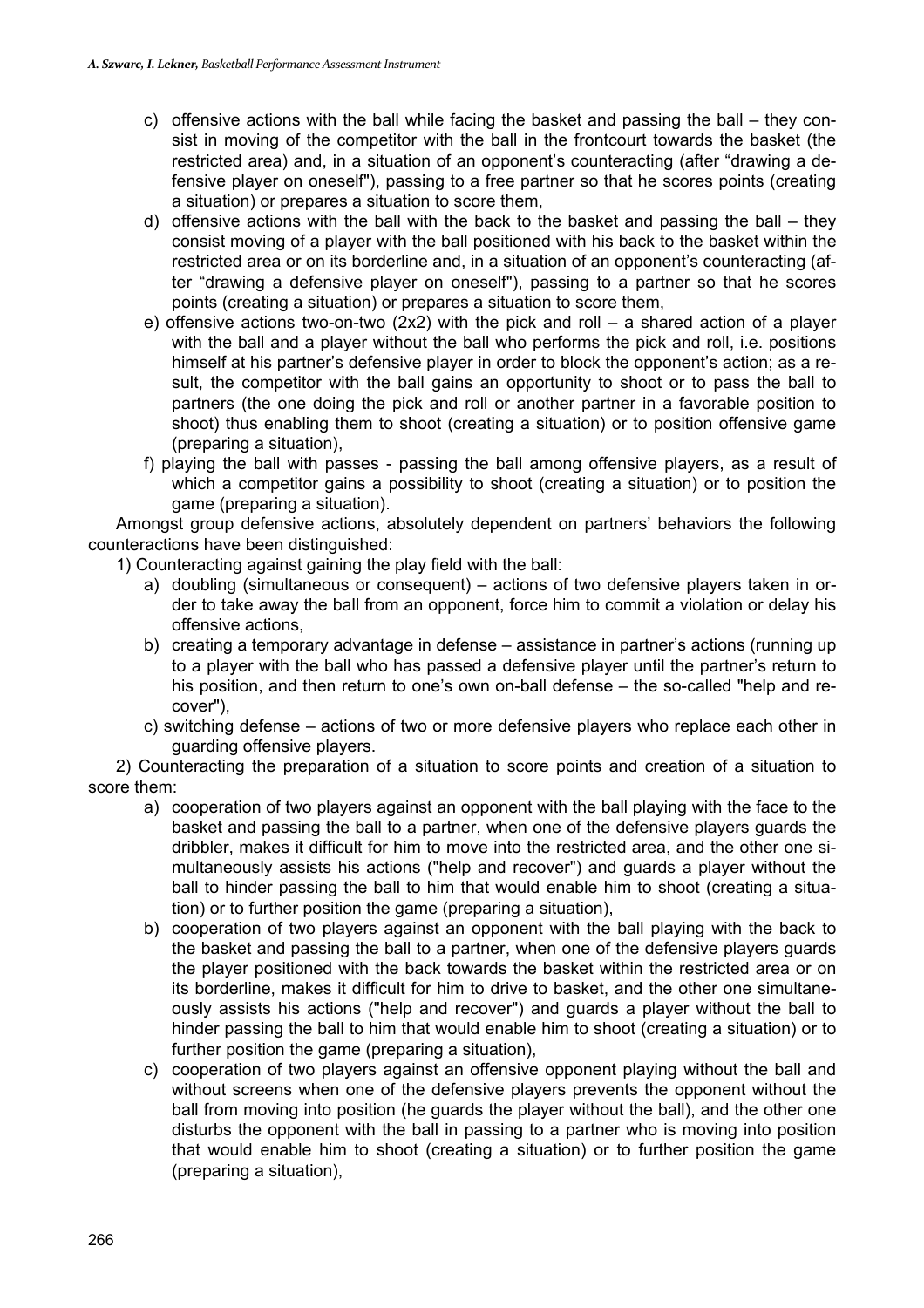- d) cooperation of three players against an opponent playing without the ball and with a screen when two defensive players cooperate against the opponent's screen ("help and recover," switching defense) to prevent the player without the ball from moving into position, and the third defensive player disturbs the opponent with the ball in passing to a partner who is moving into position that would enable him to shoot (creating a situation) or to further position the game (preparing a situation),
- e) cooperation in a two-on-two situation (2x2) with the pick and roll two defensive players cooperate against the opponent's screen ("help and recover," switching defense) to prevent the player without the ball from gaining an opportunity to shoot (creating a situation) or to pass the ball to partners (the screening one or another one) that would enable them to shoot (creating a situation) or to further position the game (preparing a situation),
- f) cooperation of two or more players against playing the ball with passes (gaining control of the ball, interrupting actions or disturbing the ball moving) to make it impossible for the player with the ball to gain an opportunity to shoot (creating a situation) or to position the game (preparing a situation).
- 3) Counteracting against scoring points:
	- a) doubling or tripling (simultaneous or consequent) cooperation of two or three players against a shooter.

In team sports games players' actions are of a distributive character. Each players is entrusted with distinct functions and tasks to perform to achieve a common purpose. Primary functions are commissioned to these players who contribute to the realization of the purpose of the game to the greatest degree and the secondary ones to those players who support their actions. Thus competitors fill different positions in the game which result from the imposed functions and which are also determined by their individual predispositions. Using the suggested by Trninić and Dizdar [27] characterization of essential objectives of competitors playing on particular positions in the game of basketball, the following play positions have been distinguished (Fig. 1):

"Position 1" – play maker or point guard, a player often in possession of the ball, managing the team's game, making decisions about the way of playing an offensive attack and about the way of defending.

"Position 2" – shooting guard, a player whose main task is to score points and assist the point guard; this player can take over tasks of the player in position 1.

"Position 3" – forward or small forward, a versatile player, whose main task is to score points and to create situations to score them; this player can take over tasks of the player in position 2.

"Position 4" – power or big forward, a player with outstanding constitutional and motor dispositions, whose main task is to score points (the so-called inside and underneath shots) and to create situations for partners to score them; this player can take over tasks of the player in position 5.

"Position 5" – center, as a rule, the tallest player with the greatest reach of arms, most often playing with the back to the basket, mainly operating in the semi-circle zone.



Fig.1. Players' positions in basketball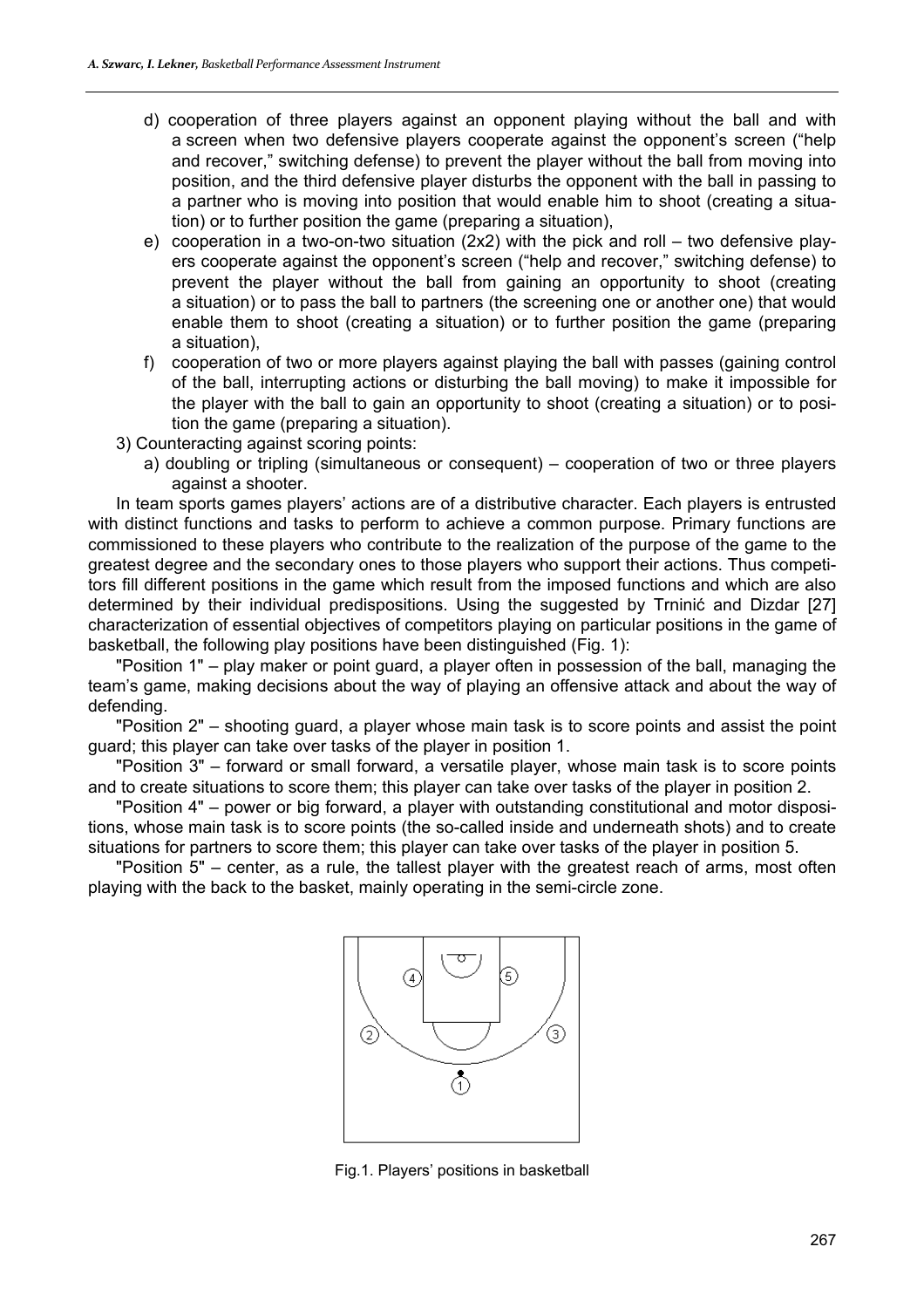In the observation sheet each player is assigned a number in accordance with the protocol of the match. Additionally, players can be recorded on the basis of their position, which makes it possible to recognize the strategy and the tactics of the game. On the other hand, in order to distinguish the competitors' place of action, the court has been divided into conventional play fields, sectors and zones of action. The court is divided into the frontcourt and the backcourt, and these into zones and sectors (Fig. 2).

The frontcourt (FC – see Tables A3 and A4 in the Appendix) has been divided into three zones (starting from the basket): zone  $A$  – the restricted area, zone  $B$  – the space between lines of the restricted area and the three-point line, and zone C – the area between sidelines, the centre line and the three-point line.

Then zone A has been divided into two sectors: sector A1 – the area between the (right) sideline of the restricted area, the axis of the court – an imaginary line running parallel to the court sideline in a distance of 7.5 m, and the free-throw line; sector A2 – the space between the (left) sideline of the restricted area, the axis of the court – an imaginary line running parallel to the court sideline in a distance of 7.5 m, and the free-throw line.

Zone B has been divided into three sectors: sector B1 – the area between the (right) sideline of the restricted area, an imaginary line being an extension of the restricted area line to the threepoint line, and the three-point line; sector B2 – the area between the free-throw line, the three-point line, and imaginary lines being extensions of the restricted area to the three-point line; sector B3 – the area between the (left) sideline of the restricted area, the imaginary line being an extension of the restricted area to the three-point line, and the three-point line.

Zone C has been divided into three sectors: sector C1 - the right area of the court defined by the court sideline, the centre line, the free-point line, and the imaginary line being an extension of the restricted area lines running from the three-point line to the centre line of the court; sector C2 – the central area of the court defined by the three-point line, the centre line and imaginary lines being extensions of two lines of the restricted area running from the three-point line to the centre line; sector C3 – the left area of the court defined by the court sideline, the centre line, the free-point line, and the imaginary line being an extension of the restricted area lines running from the threepoint line to the centre line of the court.

The backcourt (BC – see Tables A7 and A8 in the Appendix) has been divided into three zones (starting from the basket): zone  $F -$  the restricted area zone, zone  $E -$  the zone between lines of the restricted area and the three-point line, and zone  $D -$  the area between sidelines, the centre line and the three-point line.

Zone F has been divided into two sectors: sector F1 – the right area between the sideline of the restricted area, the axis of the court – an imaginary line running parallel to the court sideline in a distance of 7.5 m, and the free-throw line; sector F2 – the left area between the sideline of the restricted area, the axis of the court – an imaginary line running parallel to the court sideline in a distance of 7.5 m, and the free-throw line.

Zone E has been divided into three sectors: sector  $E1 -$  the right area between the sideline of the restricted area, an imaginary line being an extension of the restricted area lines to the threepoint line, and the three-point line; sector E2 – the area between the free-throw line, the three-point line, and imaginary lines being an extension of the restricted area lines to the three-point line; sector E3 – the left area between the sideline of the restricted area, an imaginary line being an extension of the restricted area lines to the three-point line, and the three-point line.

Zone D has been divided into three sectors: sector  $D1 -$  the right area of the court defined by: the sideline of the court, the centre line, the three-point line and the imaginary line being an extension of the restricted area line running from the three-point line to the centre line of the court; sector D2 – the central area of the court defined by: the three-point line, the centre line and imaginary lines being an extension of two lines of the restricted area running from the three-point line to the centre line of the court; sector D3 – the left area of the court defined by: the court sideline, the centre line of the court, the three-point line and an imaginary line being an extension of the restricted area line running from the three-point line to the centre line of the court.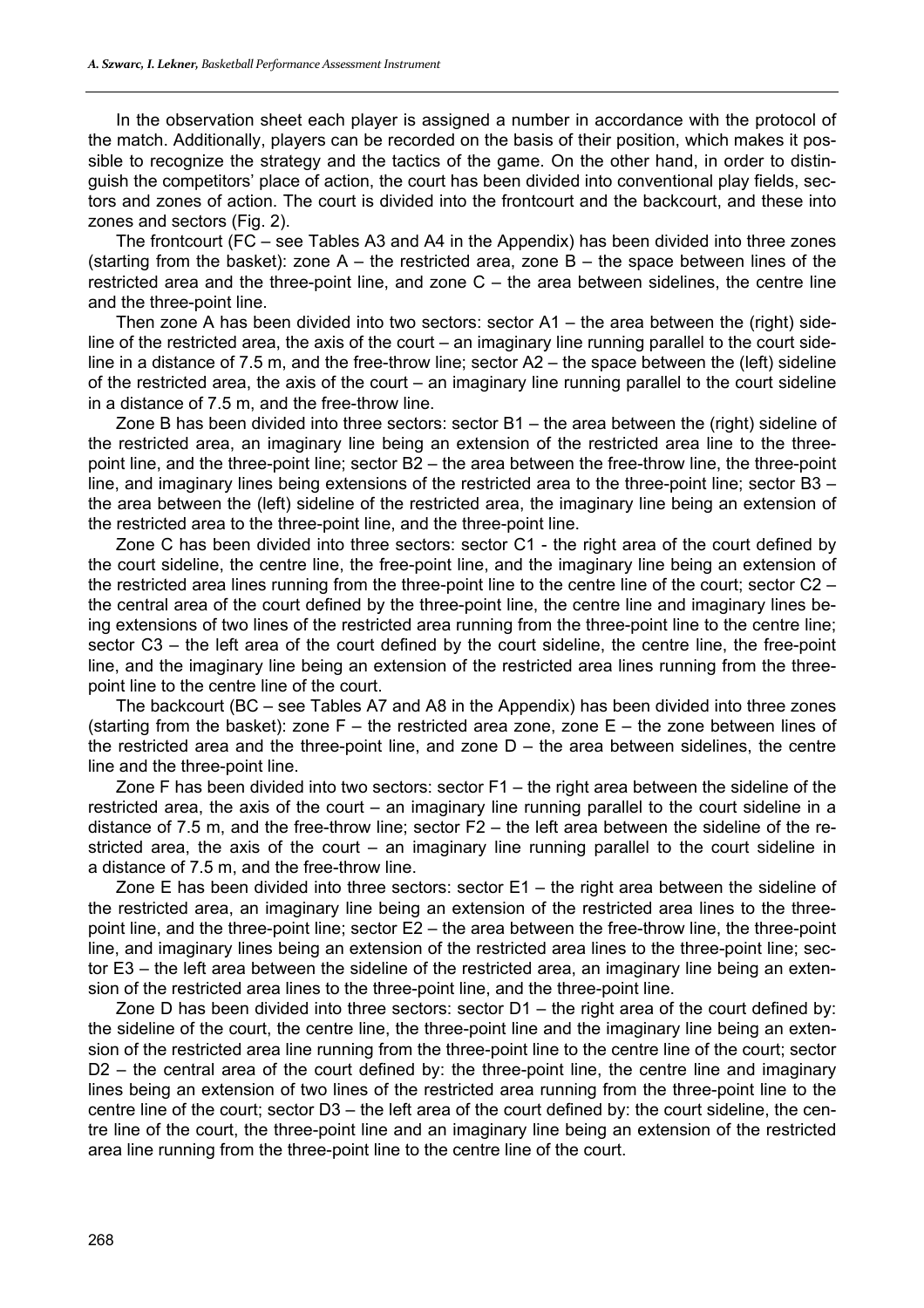

Fig. 2. Division of the court into the frontcourt and the backcourt, and these into zones and sectors

Tables A1-A7 (in the Appendix) present models of observation sheets for the assessment of offensive and defensive actions of competitors in particular positions with taking into account the pursued aims of offensive and defensive game, the type of performed action, the time of game (individual quarters of the match) and places of action (specific zones and sectors of fields of play). Players' effective, efficient and ineffective actions are recorded in the sheets by writing down the number of the player from a particular position. The total number of effective, efficient and ineffective actions defines the player's activity of action, and the ratio of effective and efficient actions to all actions of a given type – the player's reliability.

#### **Conclusions**

The suggested observation sheet is a tool to assess basketball players' skills of action, verified in terms of reliability and accuracy, which has been developed in consistence with a praxeological theoretical interpretation. Thanks to that, it is possible to assess basketball players' activity, effectiveness, and efficiency of action in view of the pursued aims of the game considering the position in which they play and the time and place of competition. It is particularly recommended for the evaluation of actions of basketball players of the highest sports level. Using so constructed a research tool for observation of the game enables creating real models of the efficiency of action of players of the highest basketball skills, and then such models can be used for planning the game of competitors of lower sports proficiency to improve efficiency of their game.

#### **References**

- 1. Szwarc A. Metody oceny techniczno-taktycznych działań piłkarzy nożnych [In Polish] [Methods of assessing the efficacy of soccer players' technical-tactical capabilities]. Gdańsk: AWFiS; 2003.
- 2. Panfil R. Prakseologia gier sportowych [In Polish] [Praxeology of sports games]. Wrocław: AWF; 2006.
- 3. Szwarc A. Modele poznawcze odwzorowujące sprawność działania w grach w piłkę nożną [In Polish] [Cognitive models mapping the efficiency in football games]. Gdańsk: AWFiS; 2008.
- 4. Szwarc A. Identyfikacja sprawności działania w grze piłkę nożną graczy i zespołów najwyższego poziomu sportowego [In Polish] [Identification of the efficiency of actions of elite soccer players and teams]. Olecko: WM; 2011.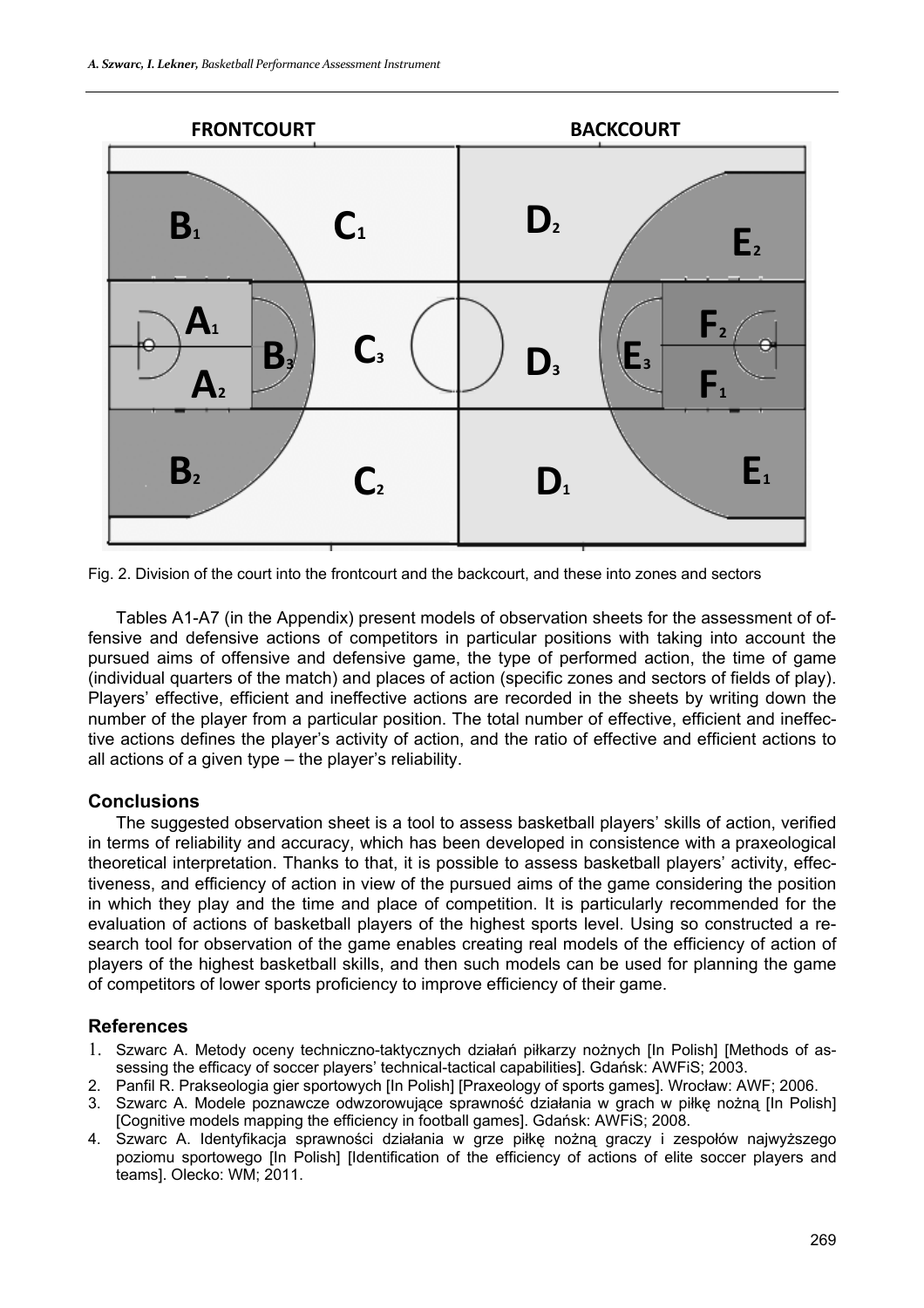- 5. Kłyszejko W. O wskaźnikach skuteczności gry w koszykówce kobiet [In Polish] [On indices of effectiveness of game in women's basketball]. *Kultura Fizyczna* 1972;1:6-11.
- 6. Ulatowski T. Próba obiektywnej oceny gry w koszykówce [In Polish] [An attempt at an objective assessment of basketball game]. *Kultura Fizyczna* 1972;1:5-7.
- 7. Klimontowicz W. Próba pomiaru wydajności gry zespołu koszykówki mężczyzn [In Polish] [An attempt at measuring the efficiency of game of a men's basketball team]. *Sport Wyczynowy* 1976;5:27-31.
- 8. Klimontowicz W. Charakterystyka przebiegu gry w piłkę koszykową w meczach wygranych i przegranych [In Polish] [A characteristic of the course of a basketball game in won and lost matches]. *Sport Wyczynowy* 1982;12:15-26.
- 9. Oszast H, Żak S. Próba analizy poziomu gry koszykarek I ligi w latach 1968-78 [In Polish] [An attempt at an analysis of the level of game of female basketball players of the first division in 1968-78]. *Sport Wyczynowy* 1980;6:35-37.
- 10. Sroka E. Metoda oceny gry zespołu koszykówki [In Polish] [Methods of game assessment for a basketball team]. *Sport Wyczynowy* 1991;1/2:50-56.
- 11. Mikołajec K, Zając A. Próba ilościowej i jakościowej oceny gry koszykarza [In Polish] [An attempt at a quantitative and qualitative evaluation of a basketball player's game]. *Trening* 1993;3:48-54.
- 12. Ważny Z, Kubań J, Kowalczyk K, Krupiński T. Basketball Expert informatyczny "asystent" trenera [In Polish] [Basketball Expert – a coach's computer "assistant"] *Sport Wyczynowy* 1994;1/2:67-73.
- 13. Pluta B. Kategoryzacja i monitoring koszykarskich akcji meczowych i ich analiza statystycznymi testami serii dla profesjonalnego zespołu żeńskiego. Dysertacja doktorska) [In Polish] [Categorization and monitoring of basketball match actions and their analysis with statistical tests of series for a professional female team. Doctoral dissertation]. Poznań: AWF; 1996.
- 14. Badora J. Wskaźnik aktywności startowej zawodników w koszykówce, jako próba całościowej oceny gry zawodnika [In Polish] [Basketball players' starting activity index as an attempt at a comprehensive assessment of a competitor's game]. *Trening* 2000;3:24-29.
- 15. Jóźwiak J, Wagner W. Wskaźnik kompleksowej efektywności gry koszykarzy [In Polish] [Index of comprehensive effectiveness of game of basketball players]. *Człowiek i Ruch* 2001;3:48-51.
- 16. Huciński T, Tymański R, Kocięda K. Próba weryfikacji arkuszy obserwacji gry w koszykówce [In Polish] [Index of comprehensive effectiveness of game of basketball players]. *Trening* 2001;2:92-103.
- 17. Huciński T, Tymański R. Efektywność zawodnika grającego na pozycji rozgrywającego w koszykówce [In Polish] [The effectiveness of a play maker position in basketball]. *Rocznik Naukowy* 2001;10:39-54.
- 18. Huciński T, Czerlonko M. Ocena efektywności walki sportowej zespołu w koszykówce [In Polish] [An assessment of the effectiveness of a sports fight of a basketball team]. *Rocznik Naukowy* 2001;10:27-37.
- 19. Dembiński J. Analiza działań w profesjonalnej koszykówce, na przykładzie ligi włoskiej i polskiej [In Polish] [An analysis of actions in professional basketball, on the example of the Italian and the Polish league]. In: Sozański H, Perkowski K, Śledziewski D, eds. *Kierunki doskonalenia treningu i walki sportowej. [In Polish] [Directions of improving training and sports fight]*. Warszawa: PTNKF; 2003, 55-59.
- 20. Dembiński J. Modelowanie działań koszykarzy na podstawie oceny ich indywidualnej skuteczności w grze [In Polish] [Modeling of basketball players' actions based on an assessment of their individual effectiveness in game]. In: Dembiński J, Naglak Z, eds. *Sprawność działania zawodników w grach sportowych. [In Polish] [The efficiency of competitors' action in sports games]*. Wrocław: WTN; 2003, 17-22.
- 21. Pluta B. Metody zobiektywizowanego identyfikowania liderów w zespołowych grach sportowych na przykładzie koszykówki [In Polish] [Methods of objectified identification of leaders in team sports games on the example of basketball]. Poznań: AWF; 2008.
- 22. Furokawa M. A study of the characteristics of basketball games seemed from players fight at the Tokyo and Mexico Olympic Games. *Research of Physical Education* 1974;6:351-356.
- 23. Smith D. Basketball, multiple offense and defense by Dean Smith with a special section on the Shuffle Offense by Bob Spear. New Jersey: ENJC; 1982.
- 24. Valensky M. Pocitacovy monitorovaci system pro basketball [In Czech] [Computer monitoring system for basketball]. *Trener* 1990;9:534-536.
- 25. Peterson D, Hruby G. The European Basketball Register 1998 Edition. Milan: Libreria Dello Sport/ Jumpo Julius Scouting; 1998.
- 26. Oliver D. Basketball on Paper, Rules and Tools for Performance Analysis. Virginia: Potomac Books. Inc. Dulles; 1999.
- 27. Trninić S, Dizdar D. System of the performance evaluation criteria weighted per positions in the basketball game. *International Journal Collegium Antropologicum* 2000;24:217-234.
- 28. Stonkus S. The retrospective attack structure analysis of top basketball teams. *Physical Education and Sport* 2002;1:65-71.
- 29. Losin BE. Ocenka sorevnovatelnoj dejatelnosci baskietbolistov [In Russian] [An assessment of the efficiency basketball players']. Sankt-Petersburg: ST; 2003.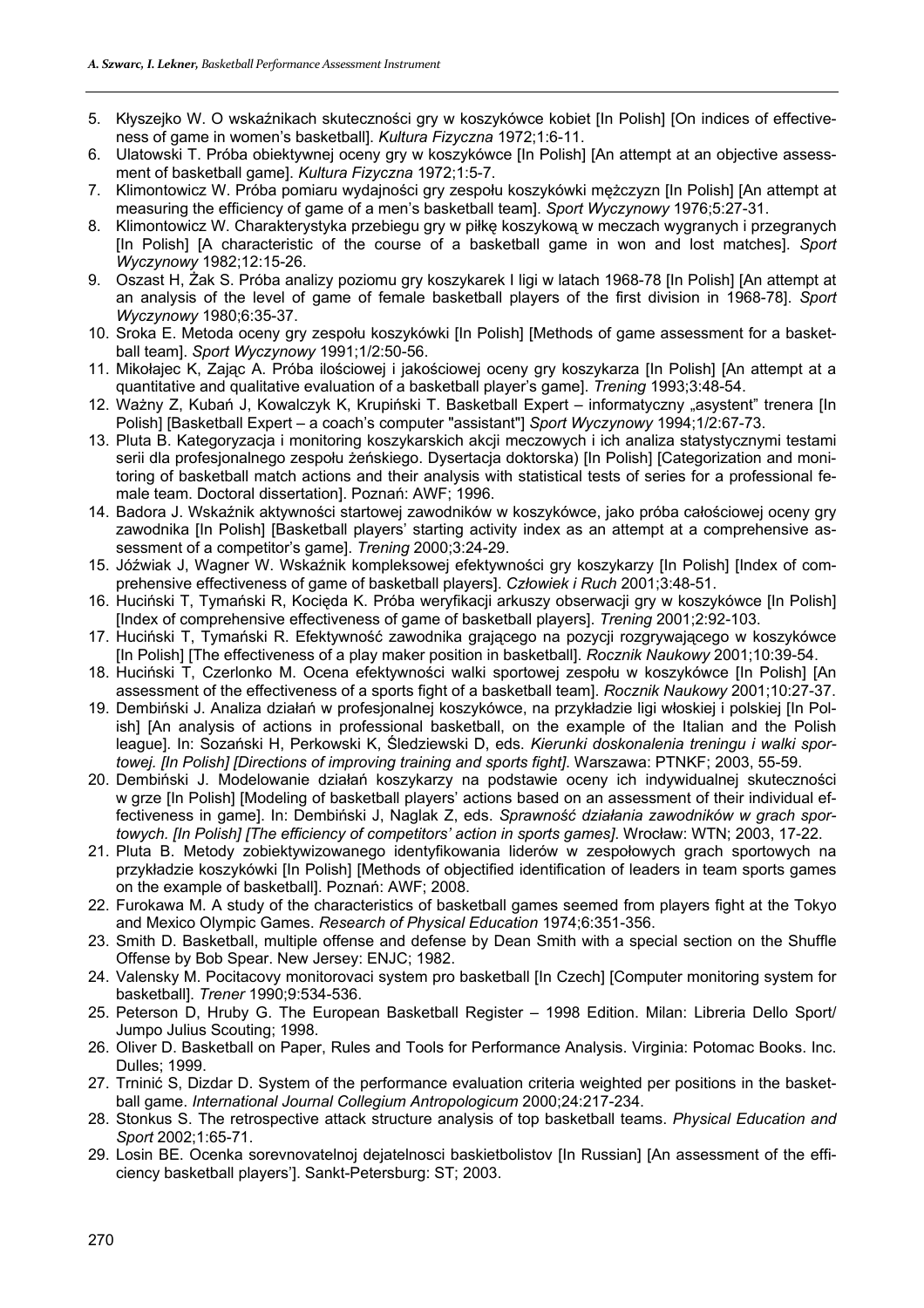- 30. Ibanez SJ, Perez MA, Macias M. Software for the basketball player's evaluation in real time. *International Journal of Performance Analysis in Sport* 2003; 3(2):145-155.
- 31. Perez MA, Macias M, Ibanez SJ, Feu S. Software for planning sport training: basketball application. *International Journal of Performance Analysis in Sport* 2003; 3(2):79-89.
- 32. Balciunas M, et al. Computer software for the evaluation player's performance during basketball game in real time. In: Bergier J, editor. *Obserwacja i ocena działań zawodników w zespołowych grach sportowych.* Wrocław: MTNGS; 2004, 5:21-26.
- 33. Sampaio J, Janeira M, Ibanez S, Lorenzo A. Discriminant analysis of game-related between basketball guards, forwards and centres in three professional leagues. *Eur J Sport Sci* 2006;6:173-178.
- 34. Międzynarodowa Federacja Koszykówki FIBA. Oficjalne przepisy gry w koszykówkę [In Polish] [Official Rules of Basketball by FIBA]. Warszawa: WOGRAF; 2010.

### **Appendix**

Tab. A1. An observation sheet to assess the activity and the effectiveness of actions gaining the play field with the ball considering the time and the place of a player's action

|                                      |              |                        |                                                    |     | Effective actions |            | Inefficient actions |     |   |  |  |  |  |  |
|--------------------------------------|--------------|------------------------|----------------------------------------------------|-----|-------------------|------------|---------------------|-----|---|--|--|--|--|--|
| The aim of the game                  |              | Type of action         |                                                    |     |                   |            | Time bracket        |     |   |  |  |  |  |  |
|                                      |              |                        | The situation in the game                          |     | $1' - 10'$        |            | $1' - 10'$          |     |   |  |  |  |  |  |
|                                      |              |                        |                                                    |     |                   | Field zone |                     |     |   |  |  |  |  |  |
|                                      |              |                        |                                                    | F-D | $F-E$             | D          | F-D                 | F-E | D |  |  |  |  |  |
|                                      | individually | without an<br>opponent | dribbling the ball                                 |     |                   |            |                     |     |   |  |  |  |  |  |
|                                      |              | opponent<br>with an    | dribbling the ball                                 |     |                   |            |                     |     |   |  |  |  |  |  |
| Gaining the play field with the ball |              | without an opponent    | playing the ball with passes                       |     |                   |            |                     |     |   |  |  |  |  |  |
|                                      | cooperation  |                        | playing the ball with passes and with<br>dribbling |     |                   |            |                     |     |   |  |  |  |  |  |
|                                      |              | with an opponent       | playing the ball with passes                       |     |                   |            |                     |     |   |  |  |  |  |  |
|                                      |              |                        | playing the ball with passes and with<br>dribbling |     |                   |            |                     |     |   |  |  |  |  |  |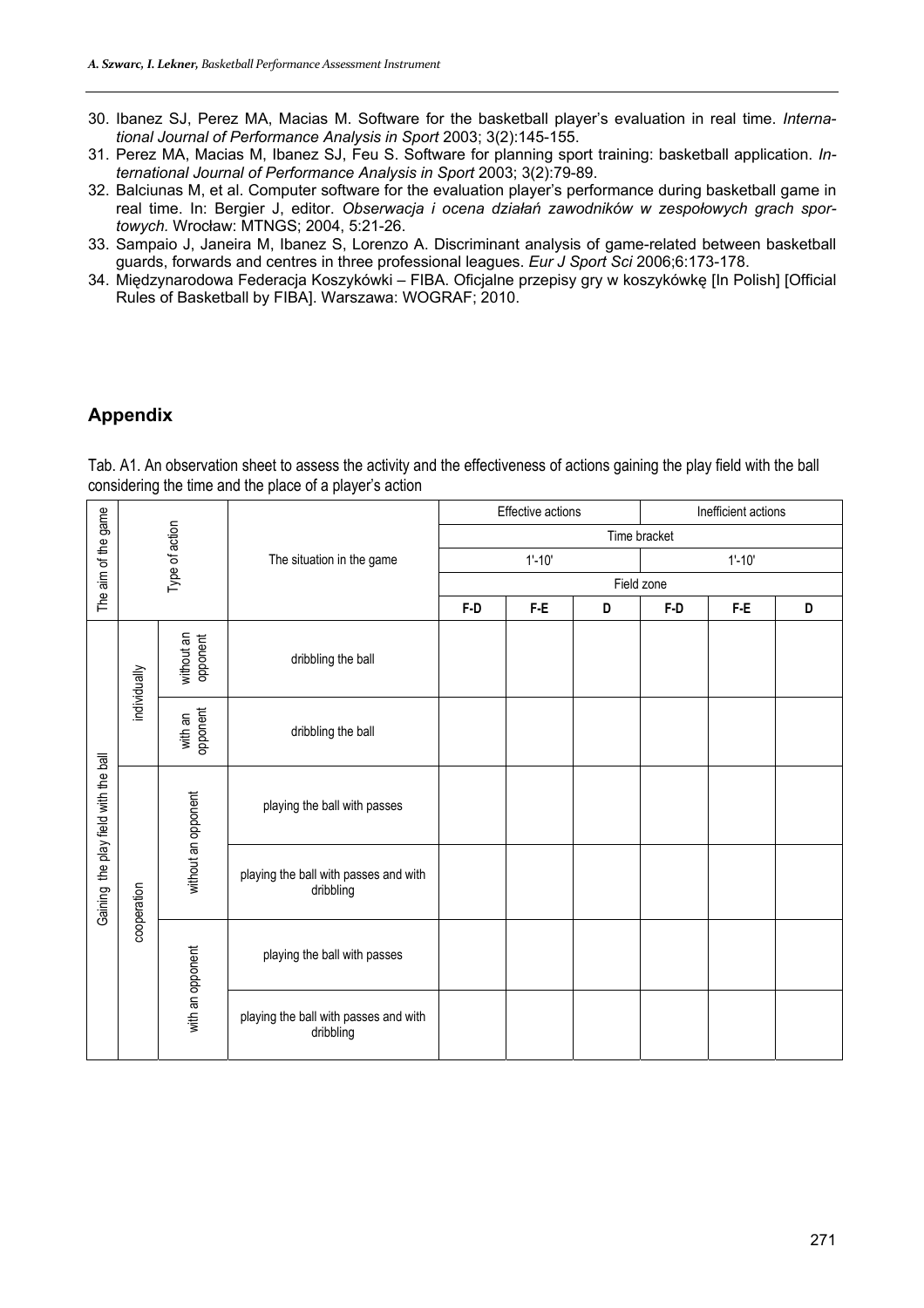| Tab. A2. An observation sheet to assess the activity and the effectiveness of actions preparing a situation to score |  |  |
|----------------------------------------------------------------------------------------------------------------------|--|--|
| a point (positioning the game) considering the time and the place of a player's action                               |  |  |

|                                       |                |                  |                                                                                                    |                |    |           | Effective actions |                |                |                |                |                |    |           |           | Inefficient actions |                |                |                |
|---------------------------------------|----------------|------------------|----------------------------------------------------------------------------------------------------|----------------|----|-----------|-------------------|----------------|----------------|----------------|----------------|----------------|----|-----------|-----------|---------------------|----------------|----------------|----------------|
| The aim of the game                   |                |                  | The situation in the game                                                                          |                |    |           |                   |                |                |                | Time bracket   |                |    |           |           |                     |                |                |                |
|                                       | Type of action |                  |                                                                                                    |                |    |           |                   | $1' - 10'$     |                |                |                |                |    |           |           | $1' - 10'$          |                |                |                |
|                                       |                |                  |                                                                                                    |                |    |           |                   |                |                |                |                | Field zone     |    |           |           |                     |                |                |                |
|                                       |                |                  |                                                                                                    | A <sub>1</sub> | A2 | <b>B1</b> | <b>B2</b>         | B <sub>3</sub> | C <sub>1</sub> | C <sub>2</sub> | C <sub>3</sub> | A <sub>1</sub> | A2 | <b>B1</b> | <b>B2</b> | B <sub>3</sub>      | C <sub>1</sub> | C <sub>2</sub> | C <sub>3</sub> |
|                                       |                |                  | offensive actions with the ball<br>while facing the basket                                         |                |    |           |                   |                |                |                |                |                |    |           |           |                     |                |                |                |
|                                       |                | without opponent | offensive actions with the ball<br>with the back towards the basket                                |                |    |           |                   |                |                |                |                |                |    |           |           |                     |                |                |                |
|                                       | individually   |                  | offensive rebound                                                                                  |                |    |           |                   |                |                |                |                |                |    |           |           |                     |                |                |                |
|                                       |                |                  | offensive actions with the ball<br>while facing the basket                                         |                |    |           |                   |                |                |                |                |                |    |           |           |                     |                |                |                |
|                                       |                | with opponent    | offensive actions with the ball<br>with the back towards the basket                                |                |    |           |                   |                |                |                |                |                |    |           |           |                     |                |                |                |
|                                       |                |                  | offensive rebound                                                                                  |                |    |           |                   |                |                |                |                |                |    |           |           |                     |                |                |                |
|                                       |                |                  | offensive actions without the ball<br>and without screens                                          |                |    |           |                   |                |                |                |                |                |    |           |           |                     |                |                |                |
|                                       |                |                  | offensive action without the ball<br>with screens                                                  |                |    |           |                   |                |                |                |                |                |    |           |           |                     |                |                |                |
| Preparing a situation to score points |                |                  | offensive actions with the ball<br>while facing the basket and<br>passing the ball                 |                |    |           |                   |                |                |                |                |                |    |           |           |                     |                |                |                |
|                                       |                |                  | offensive actions with the ball<br>with the back to the basket and<br>passing the ball             |                |    |           |                   |                |                |                |                |                |    |           |           |                     |                |                |                |
|                                       | cooperation    | with opponent    | offensive actions two-on-two<br>(2x2) with the pick and roll<br>(a dribbler has the ball)          |                |    |           |                   |                |                |                |                |                |    |           |           |                     |                |                |                |
|                                       |                |                  | offensive actions two-on-two<br>(2x2) with the pick and roll<br>(passing the ball to the screener) |                |    |           |                   |                |                |                |                |                |    |           |           |                     |                |                |                |
|                                       |                |                  | offensive actions two-on-two<br>(2x2) with the pick and roll<br>(passing the ball to others)       |                |    |           |                   |                |                |                |                |                |    |           |           |                     |                |                |                |
|                                       |                |                  | playing the ball with passes                                                                       |                |    |           |                   |                |                |                |                |                |    |           |           |                     |                |                |                |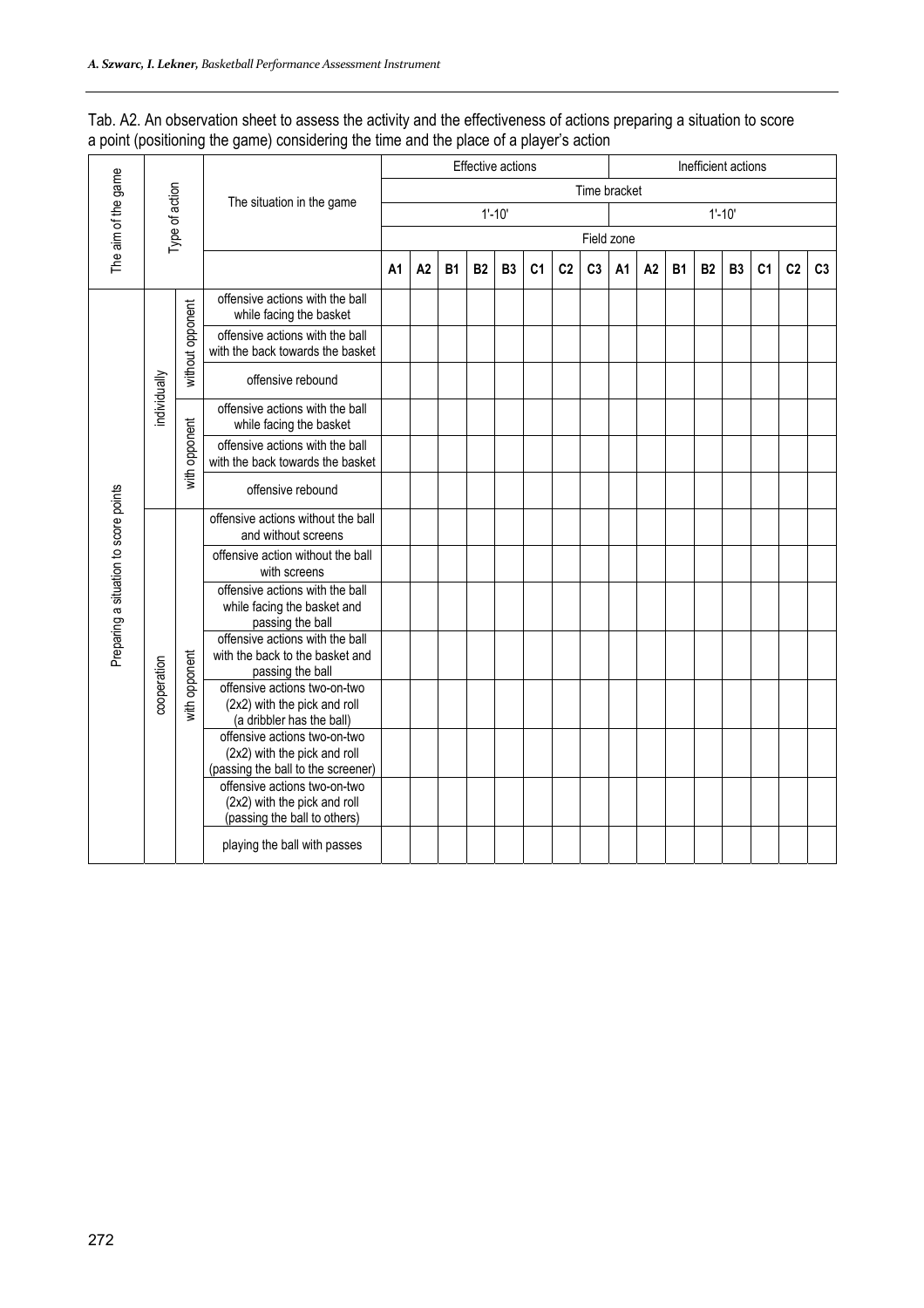|                                                         | Tab. A3. An observation sheet to assess the activity and the effectiveness of actions creating a situation to score a point |
|---------------------------------------------------------|-----------------------------------------------------------------------------------------------------------------------------|
| considering the time and the place of a player's action |                                                                                                                             |

|                                      |              |                     |                                                                                                                                       |                   | Effective actions |                | Inefficient actions |           |                |                |                |                |    |                |    |           |           |                |                |                |                |           |
|--------------------------------------|--------------|---------------------|---------------------------------------------------------------------------------------------------------------------------------------|-------------------|-------------------|----------------|---------------------|-----------|----------------|----------------|----------------|----------------|----|----------------|----|-----------|-----------|----------------|----------------|----------------|----------------|-----------|
| The aim of the game                  |              |                     |                                                                                                                                       |                   |                   |                |                     |           |                |                |                |                |    | Time bracket   |    |           |           |                |                |                |                |           |
|                                      |              | Type of action      | The situation in the game                                                                                                             |                   |                   |                |                     |           | $1' - 10'$     |                |                |                |    |                |    |           |           | $1' - 10'$     |                |                |                |           |
|                                      |              |                     |                                                                                                                                       |                   |                   |                |                     |           |                |                |                |                |    | Field zone     |    |           |           |                |                |                |                |           |
|                                      |              |                     |                                                                                                                                       |                   | A <sub>1</sub>    | A <sub>2</sub> | <b>B1</b>           | <b>B2</b> | B <sub>3</sub> | C <sub>1</sub> | C <sub>2</sub> | C <sub>3</sub> | BC | A <sub>1</sub> | A2 | <b>B1</b> | <b>B2</b> | B <sub>3</sub> | C <sub>1</sub> | C <sub>2</sub> | C <sub>3</sub> | <b>BC</b> |
|                                      |              |                     | offensive actions with the ball<br>while facing the basket<br>offensive actions with the ball<br>with the back towards the basket     |                   |                   |                |                     |           |                |                |                |                |    |                |    |           |           |                |                |                |                |           |
|                                      |              | with an opponent    |                                                                                                                                       |                   |                   |                |                     |           |                |                |                |                |    |                |    |           |           |                |                |                |                |           |
|                                      | individually |                     | offensive rebound                                                                                                                     |                   |                   |                |                     |           |                |                |                |                |    |                |    |           |           |                |                |                |                |           |
|                                      |              |                     | offensive actions with the ball<br>while facing the basket                                                                            |                   |                   |                |                     |           |                |                |                |                |    |                |    |           |           |                |                |                |                |           |
|                                      |              | without an opponent | offensive actions with the ball<br>with the back towards the basket                                                                   |                   |                   |                |                     |           |                |                |                |                |    |                |    |           |           |                |                |                |                |           |
|                                      |              |                     |                                                                                                                                       | offensive rebound |                   |                |                     |           |                |                |                |                |    |                |    |           |           |                |                |                |                |           |
|                                      |              |                     | offensive actions without the ball<br>and without screens                                                                             |                   |                   |                |                     |           |                |                |                |                |    |                |    |           |           |                |                |                |                |           |
|                                      |              |                     | offensive action without the ball<br>with screens                                                                                     |                   |                   |                |                     |           |                |                |                |                |    |                |    |           |           |                |                |                |                |           |
| Creating a situation to score points |              |                     | offensive actions with the ball<br>while facing the basket and                                                                        |                   |                   |                |                     |           |                |                |                |                |    |                |    |           |           |                |                |                |                |           |
|                                      | cooperation  | with an opponent    | passing the ball<br>offensive actions with the ball<br>with the back to the basket and<br>passing the ball                            |                   |                   |                |                     |           |                |                |                |                |    |                |    |           |           |                |                |                |                |           |
|                                      |              |                     | a dribbler<br>throws<br>offensive actions<br>two-on-two (2x2)<br>a screener<br>with the pick and<br>throws<br>roll<br>others<br>throw |                   |                   |                |                     |           |                |                |                |                |    |                |    |           |           |                |                |                |                |           |
|                                      |              |                     |                                                                                                                                       |                   |                   |                |                     |           |                |                |                |                |    |                |    |           |           |                |                |                |                |           |
|                                      |              |                     |                                                                                                                                       |                   |                   |                |                     |           |                |                |                |                |    |                |    |           |           |                |                |                |                |           |
|                                      |              |                     | playing the ball with passes                                                                                                          |                   |                   |                |                     |           |                |                |                |                |    |                |    |           |           |                |                |                |                |           |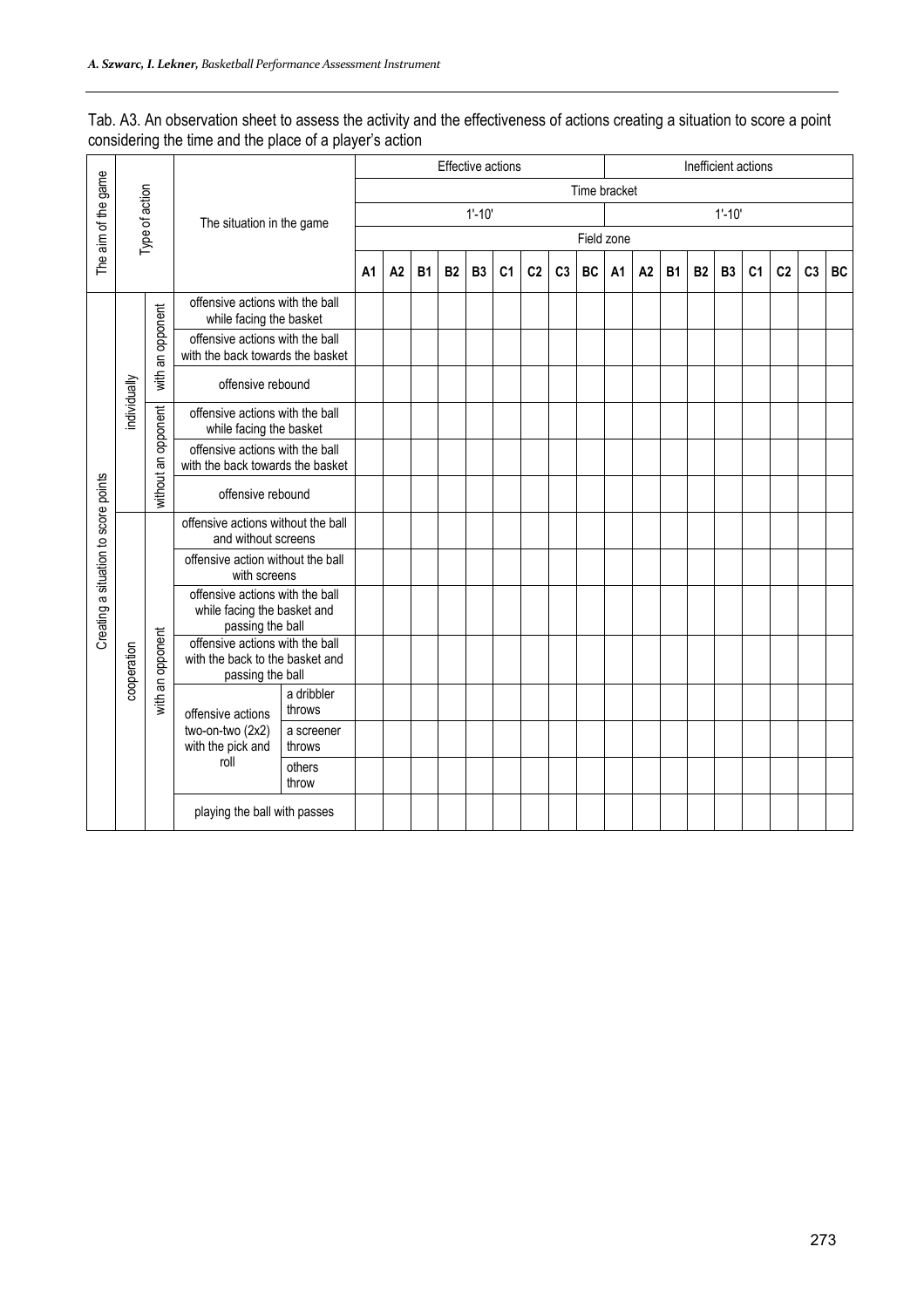#### Tab. A4. An observation sheet to assess the activity and the effectiveness of scoring actions considering the time and the place of a player's action

|                     |              |                     |                                              |                               |                |    |           | Effective actions |                |    |                |                |              |           |    |           |           | Inefficient actions |    |    |                |    |
|---------------------|--------------|---------------------|----------------------------------------------|-------------------------------|----------------|----|-----------|-------------------|----------------|----|----------------|----------------|--------------|-----------|----|-----------|-----------|---------------------|----|----|----------------|----|
| The aim of the game |              | Type of action      |                                              |                               |                |    |           |                   |                |    |                |                | Time bracket |           |    |           |           |                     |    |    |                |    |
|                     |              |                     | The situation in the game                    |                               |                |    |           |                   | $1' - 10'$     |    |                |                |              |           |    |           |           | $1' - 10'$          |    |    |                |    |
|                     |              |                     |                                              |                               |                |    |           |                   |                |    |                |                | Field zone   |           |    |           |           |                     |    |    |                |    |
|                     |              |                     |                                              |                               | A <sub>1</sub> | A2 | <b>B1</b> | <b>B2</b>         | B <sub>3</sub> | C1 | C <sub>2</sub> | C <sub>3</sub> | BC           | <b>A1</b> | A2 | <b>B1</b> | <b>B2</b> | <b>B3</b>           | C1 | C2 | C <sub>3</sub> | BC |
|                     |              |                     | from a place<br>jumpshot after a             |                               |                |    |           |                   |                |    |                |                |              |           |    |           |           |                     |    |    |                |    |
|                     |              |                     | pass<br>after moving<br>into position        |                               |                |    |           |                   |                |    |                |                |              |           |    |           |           |                     |    |    |                |    |
|                     |              |                     | jumpshot after dribbling                     |                               |                |    |           |                   |                |    |                |                |              |           |    |           |           |                     |    |    |                |    |
|                     |              | without an opponent | running shot after a pass                    |                               |                |    |           |                   |                |    |                |                |              |           |    |           |           |                     |    |    |                |    |
|                     |              |                     | running shot after dribbling                 |                               |                |    |           |                   |                |    |                |                |              |           |    |           |           |                     |    |    |                |    |
|                     |              |                     | back-up shot preceded by fakes<br>and pivots |                               |                |    |           |                   |                |    |                |                |              |           |    |           |           |                     |    |    |                |    |
|                     | individually |                     | tap                                          |                               |                |    |           |                   |                |    |                |                |              |           |    |           |           |                     |    |    |                |    |
| Scoring points      |              |                     | jumpshot after a                             | from a place                  |                |    |           |                   |                |    |                |                |              |           |    |           |           |                     |    |    |                |    |
|                     |              |                     | pass                                         | after moving<br>into position |                |    |           |                   |                |    |                |                |              |           |    |           |           |                     |    |    |                |    |
|                     |              |                     | jumpshot after dribbling                     |                               |                |    |           |                   |                |    |                |                |              |           |    |           |           |                     |    |    |                |    |
|                     |              | with an opponent    | running shot after a pass                    |                               |                |    |           |                   |                |    |                |                |              |           |    |           |           |                     |    |    |                |    |
|                     |              |                     | running shot after dribbling                 |                               |                |    |           |                   |                |    |                |                |              |           |    |           |           |                     |    |    |                |    |
|                     |              |                     | back-up shot preceded by fakes<br>and pivots |                               |                |    |           |                   |                |    |                |                |              |           |    |           |           |                     |    |    |                |    |
|                     |              |                     | tap                                          |                               |                |    |           |                   |                |    |                |                |              |           |    |           |           |                     |    |    |                |    |
|                     |              |                     |                                              | $\overline{2}$<br>1           |                |    |           |                   |                |    | 3              |                |              |           |    |           |           |                     |    |    |                |    |
|                     | free throw   |                     |                                              | $\sqrt{5}$<br>4               |                |    |           |                   |                |    |                |                |              |           |    |           |           |                     |    |    |                |    |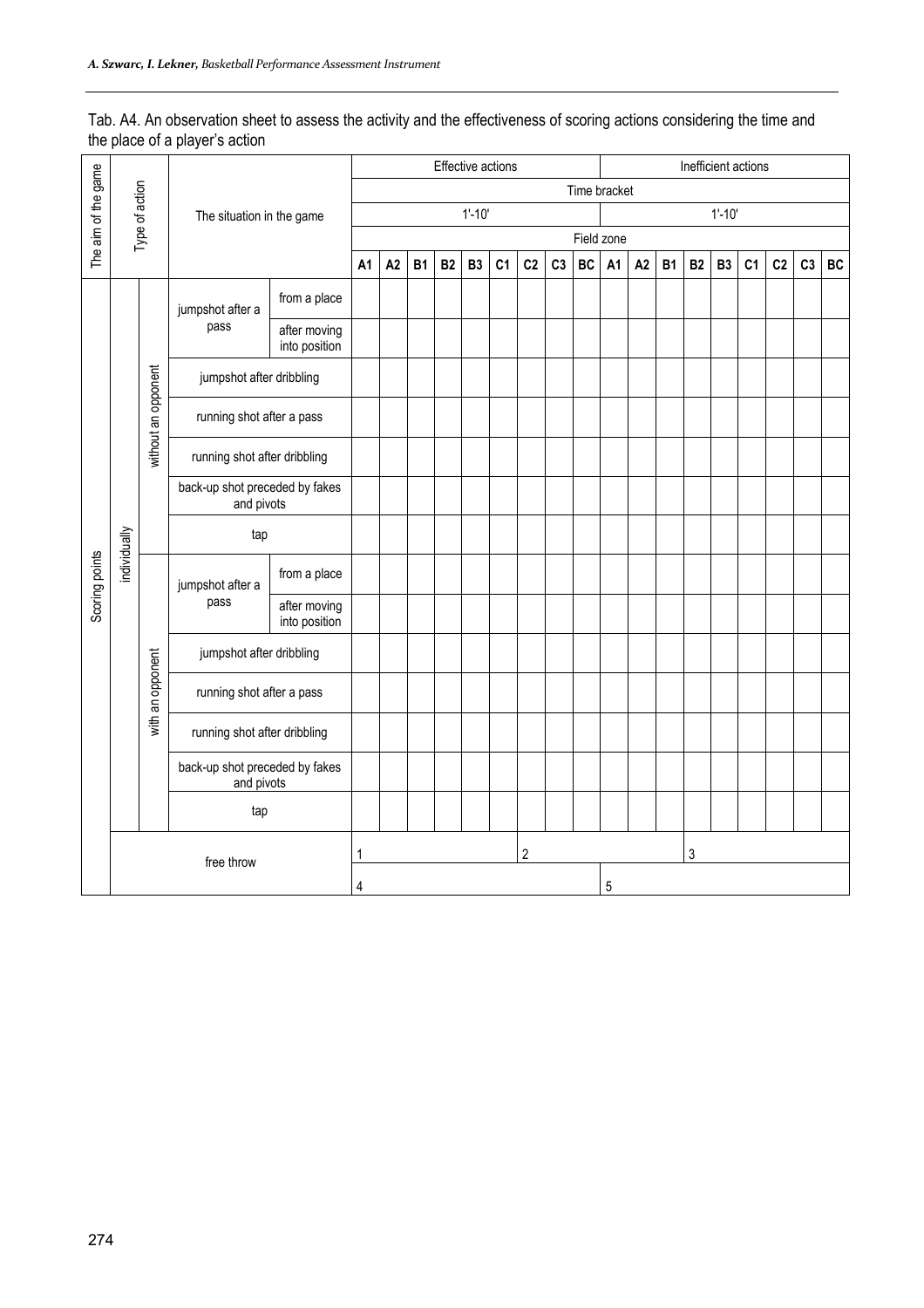| Tab. A5. An observation sheet to assess the activity and the effectiveness of actions against gaining the play field with |
|---------------------------------------------------------------------------------------------------------------------------|
| the ball considering the time and the place of a player's action                                                          |

|                                              |              |                             |                                 | Effective actions<br>Inefficient actions |            |  |              |     |   |  |  |  |  |
|----------------------------------------------|--------------|-----------------------------|---------------------------------|------------------------------------------|------------|--|--------------|-----|---|--|--|--|--|
| The aim of the game                          | action       |                             |                                 |                                          |            |  | Time bracket |     |   |  |  |  |  |
|                                              | ፟፟፟፟፟፟፟      |                             | The situation in the game       |                                          | $1' - 10'$ |  | $1' - 10'$   |     |   |  |  |  |  |
|                                              | Type         |                             |                                 | Field zone                               |            |  |              |     |   |  |  |  |  |
|                                              |              |                             |                                 | A-C<br>A-B<br>A-C<br>C                   |            |  |              |     | C |  |  |  |  |
| Against gaining the play field with the ball |              |                             | gaining control of the ball     |                                          |            |  |              |     |   |  |  |  |  |
|                                              |              | winning the ball            | forcing an offensive foul       |                                          |            |  |              |     |   |  |  |  |  |
|                                              | individually |                             | forcing an opponent's violation |                                          |            |  |              |     |   |  |  |  |  |
|                                              |              | interrupting action         | putting the ball                |                                          |            |  |              |     |   |  |  |  |  |
|                                              |              |                             | holding the ball (jump ball)    |                                          |            |  |              |     |   |  |  |  |  |
|                                              |              | hindering the ball movement | pushing the dribbler            |                                          |            |  |              |     |   |  |  |  |  |
|                                              |              |                             | switching defense               |                                          |            |  |              | A-B |   |  |  |  |  |
|                                              | cooperation  |                             | "help and recover"              |                                          |            |  |              |     |   |  |  |  |  |
|                                              |              |                             | doubling                        |                                          |            |  |              |     |   |  |  |  |  |

Tab. A6. An observation sheet to assess the activity and the effectiveness of actions against preparing a situation to score a point (positioning the game) considering the time and the place of a player's action

|                                              |                |                                                                                     |                                     |  |                          | <b>Effective actions</b> |                |                |                |                | Inefficient actions |                |                |                |                |                |                |                |                |  |  |  |  |  |  |  |  |
|----------------------------------------------|----------------|-------------------------------------------------------------------------------------|-------------------------------------|--|--------------------------|--------------------------|----------------|----------------|----------------|----------------|---------------------|----------------|----------------|----------------|----------------|----------------|----------------|----------------|----------------|--|--|--|--|--|--|--|--|
| The aim of the game                          | Type of action |                                                                                     |                                     |  |                          |                          |                |                |                | Time bracket   |                     |                |                |                |                |                |                |                |                |  |  |  |  |  |  |  |  |
|                                              |                | The situation in the game                                                           |                                     |  | $1' - 10'$<br>$1' - 10'$ |                          |                |                |                |                |                     |                |                |                |                |                |                |                |                |  |  |  |  |  |  |  |  |
|                                              |                |                                                                                     |                                     |  |                          |                          |                |                |                |                | Field zone          |                |                |                |                |                |                |                | D <sub>3</sub> |  |  |  |  |  |  |  |  |
|                                              |                |                                                                                     |                                     |  | F <sub>2</sub>           | E <sub>1</sub>           | E <sub>2</sub> | E <sub>3</sub> | D <sub>1</sub> | D <sub>2</sub> | D <sub>3</sub>      | F <sub>1</sub> | F <sub>2</sub> | E <sub>1</sub> | E <sub>2</sub> | E <sub>3</sub> | D <sub>1</sub> | D <sub>2</sub> |                |  |  |  |  |  |  |  |  |
|                                              |                | counteracting actions with the ball while<br>facing the basket                      |                                     |  |                          |                          |                |                |                |                |                     |                |                |                |                |                |                |                |                |  |  |  |  |  |  |  |  |
|                                              | individually   | counteracting actions with the ball with<br>the back towards the basket             |                                     |  |                          |                          |                |                |                |                |                     |                |                |                |                |                |                |                |                |  |  |  |  |  |  |  |  |
|                                              |                | counteracting offensive rebound                                                     |                                     |  |                          |                          |                |                |                |                |                     |                |                |                |                |                |                |                |                |  |  |  |  |  |  |  |  |
|                                              |                | counteracting actions without the ball<br>and without screens                       |                                     |  |                          |                          |                |                |                |                |                     |                |                |                |                |                |                |                |                |  |  |  |  |  |  |  |  |
|                                              |                | counteracting actions without the ball<br>with screens                              |                                     |  |                          |                          |                |                |                |                |                     |                |                |                |                |                |                |                |                |  |  |  |  |  |  |  |  |
|                                              |                | counteracting actions with the ball with<br>the face to the basket and with passing |                                     |  |                          |                          |                |                |                |                |                     |                |                |                |                |                |                |                |                |  |  |  |  |  |  |  |  |
|                                              | cooperation    | counteracting the actions with the ball<br>with the back to the basket and passing  |                                     |  |                          |                          |                |                |                |                |                     |                |                |                |                |                |                |                |                |  |  |  |  |  |  |  |  |
| Against preparing situations to score points |                |                                                                                     | the screener<br>has the ball        |  |                          |                          |                |                |                |                |                     |                |                |                |                |                |                |                |                |  |  |  |  |  |  |  |  |
|                                              |                | counteracting actions<br>two-on-two (2x2) with<br>the pick and roll                 | passing the ball<br>to the screener |  |                          |                          |                |                |                |                |                     |                |                |                |                |                |                |                |                |  |  |  |  |  |  |  |  |
|                                              |                |                                                                                     | passing the ball<br>to others       |  |                          |                          |                |                |                |                |                     |                |                |                |                |                |                |                |                |  |  |  |  |  |  |  |  |
|                                              |                | counteracting playing the ball with<br>passes                                       |                                     |  |                          |                          |                |                |                |                |                     |                |                |                |                |                |                |                |                |  |  |  |  |  |  |  |  |